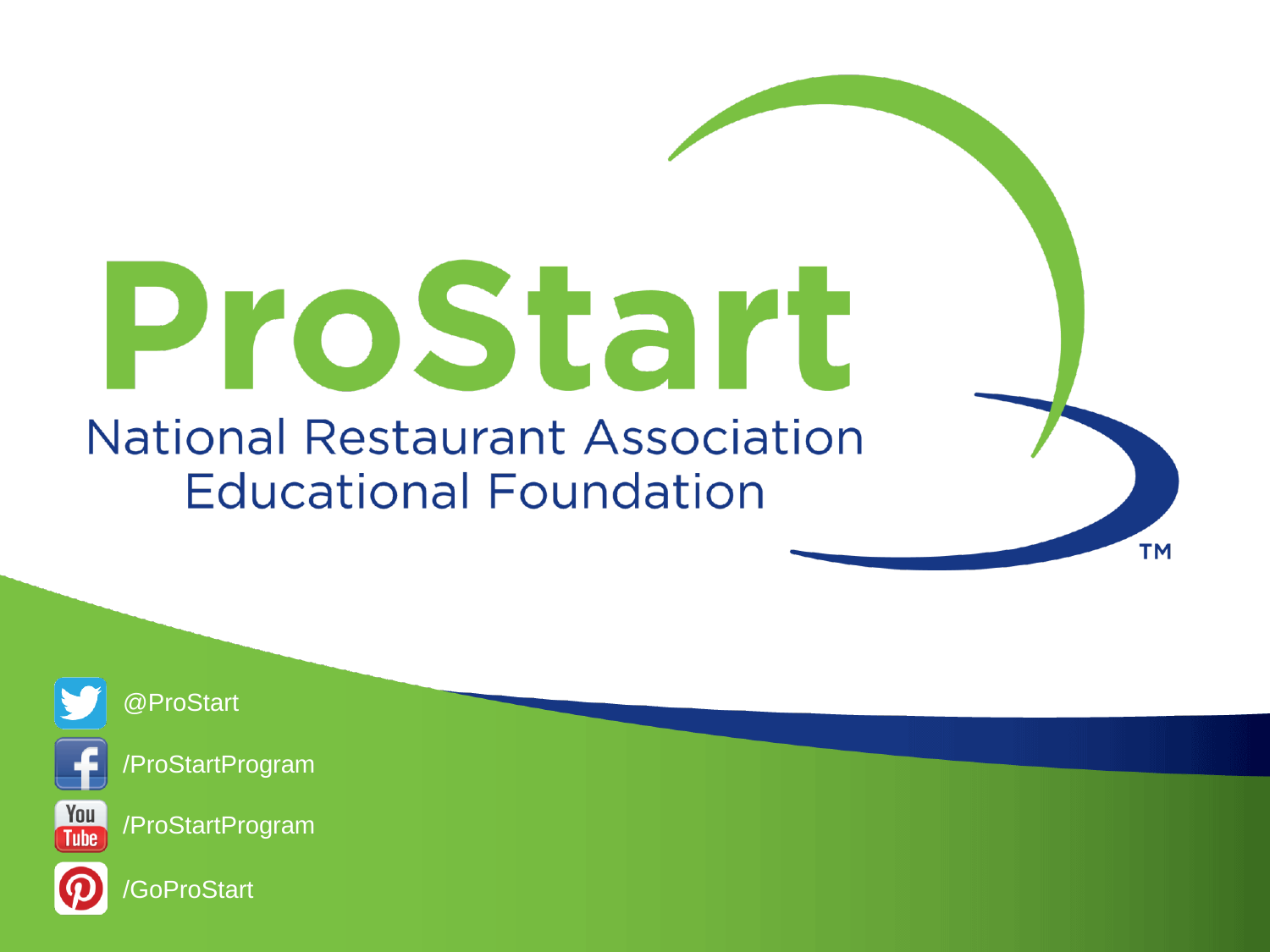# **Preparing Students for Culinary Competition**

**2018**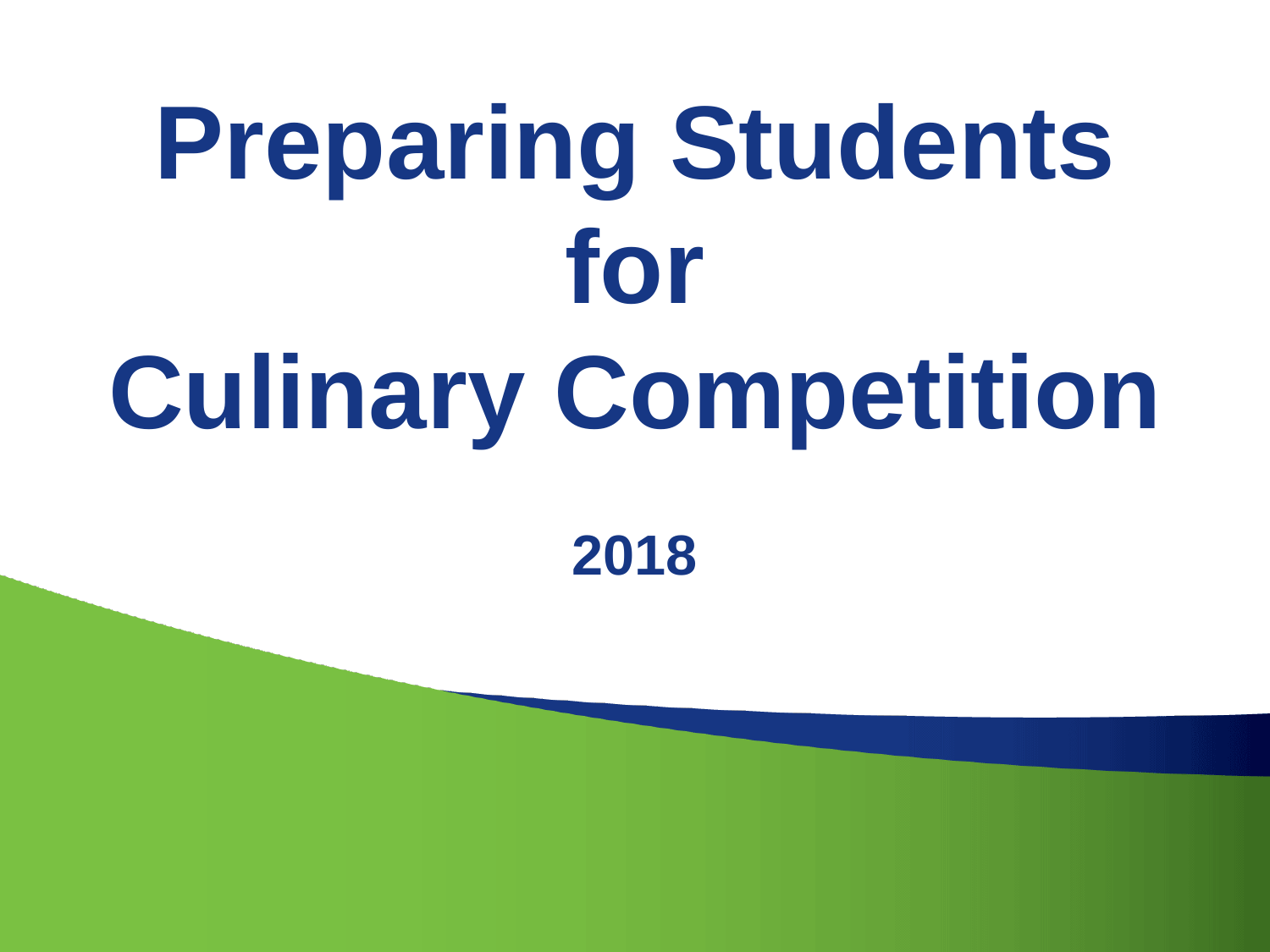

## **Overview and Rules**

- Team members
- **Equipment**
- Menu
- Timeframe
- Areas of Evaluation
- **Disqualifications**
- Penalties
- Tips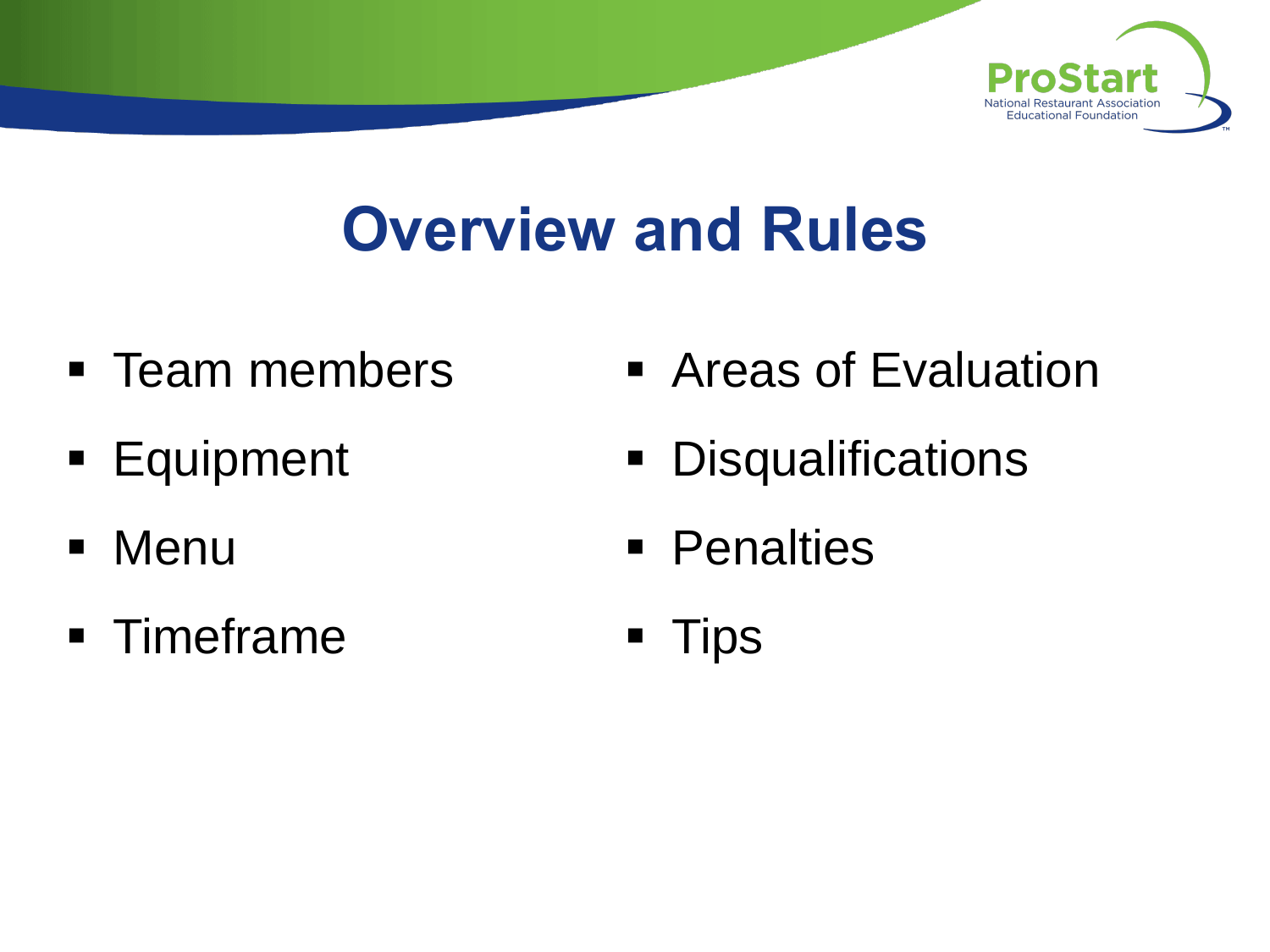

### **Team members**

- All team members must be currently enrolled in a ProStart Program
- Teams have 2 to 4 members with one (1) optional team manager
- The team manager is allowed to be used in case of injury/illness
- All members must participate in the execution of the menu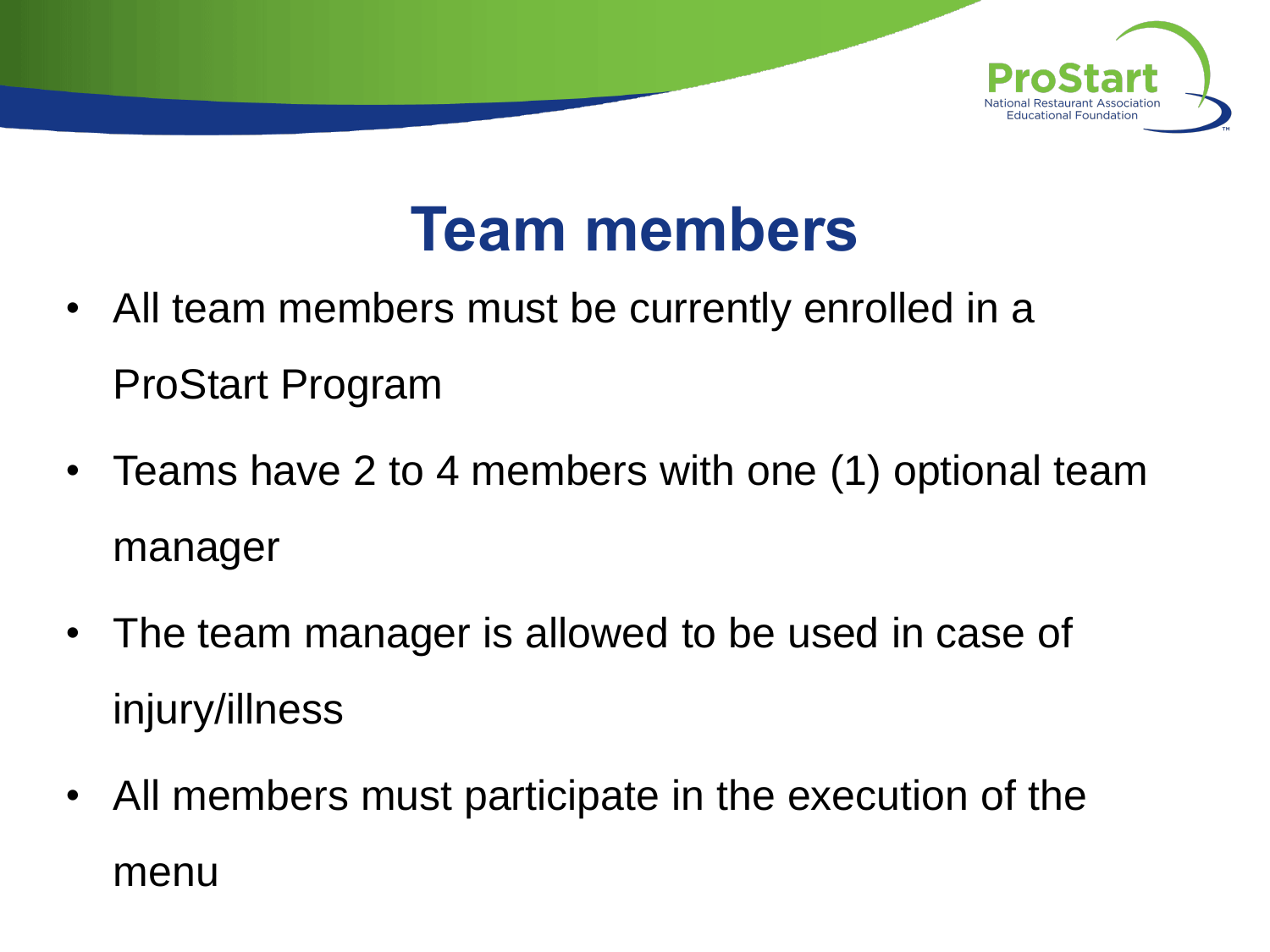

## **Alternate/Team Manager**

- The alternate is allowed to fully participate in the Product Check-In segment.
- The alternate may assist in transporting the equipment and food products to the competition area, but may not assist in any unpacking or setup.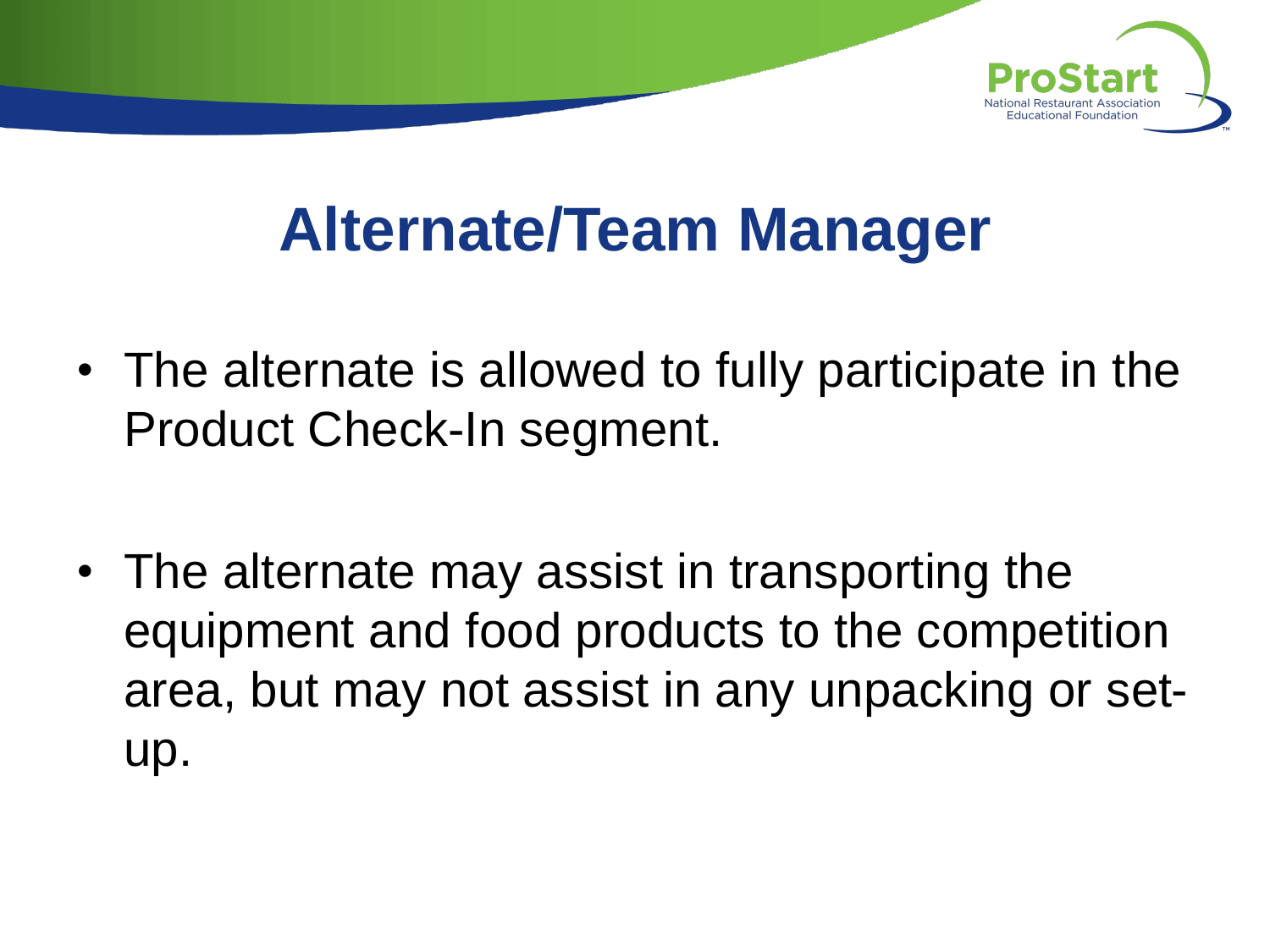

## **Team Manager**

- During the Production Mise en Place and Cooking segments, the alternate/team manager must stay on the outside of the L of the tables, and may not touch any equipment, food, or any other item on the table or production area. The alternate/team manager is allowed to taste food during the competition.
- The alternate/team manager may talk to the team at any time and may have any printed materials, including timelines, recipes or notes to assist in keeping the team on track.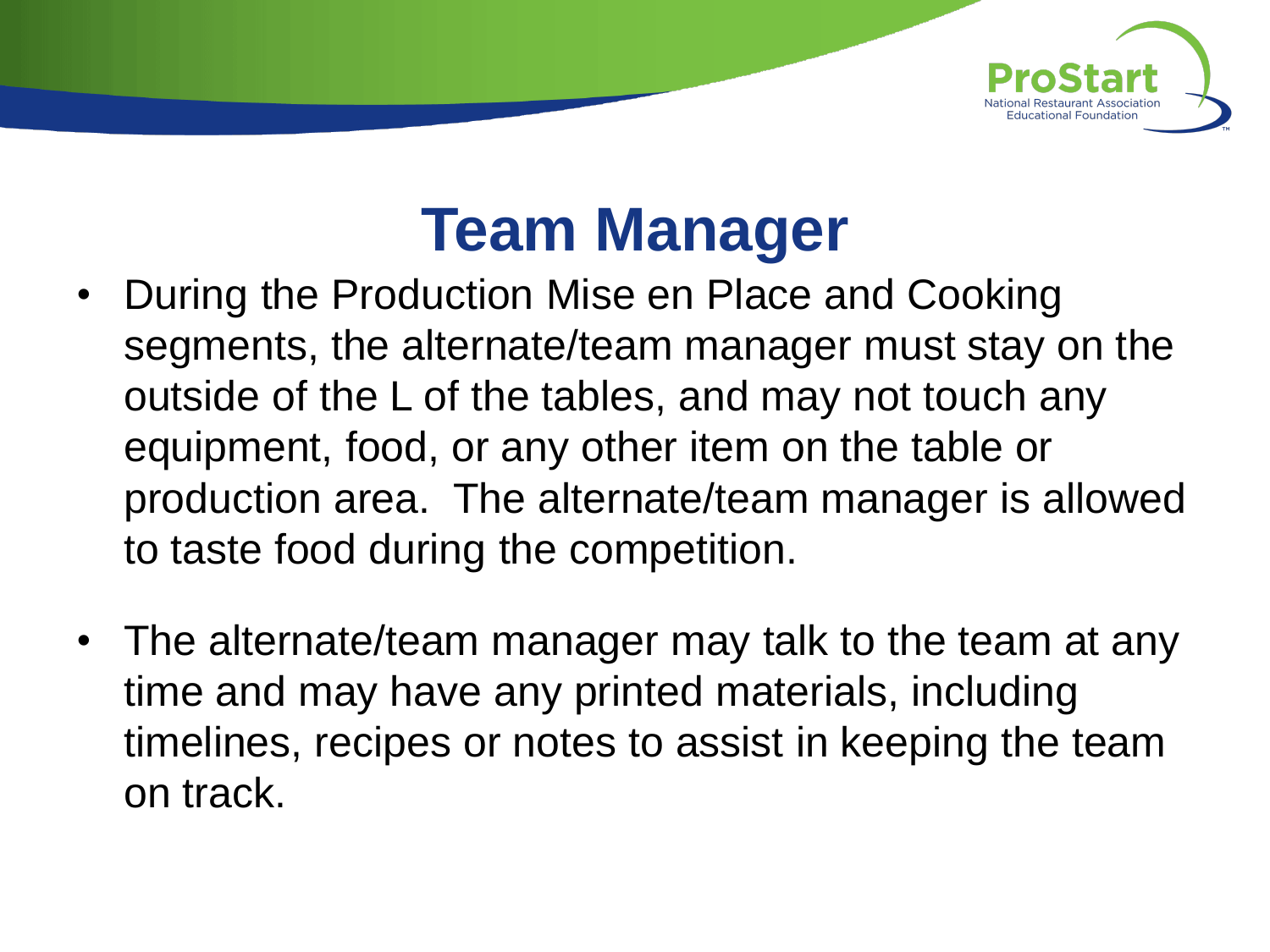

## **Team Manager**

- The alternate/team manager will be considered as part of the team and may not have any verbal or non-verbal communication with anyone outside the competition area
- The alternate/team manager may accompany the team to the tasting area, but may not carry plates. The alternate may assist in Clean-up. There are no provisions for teams without an alternate.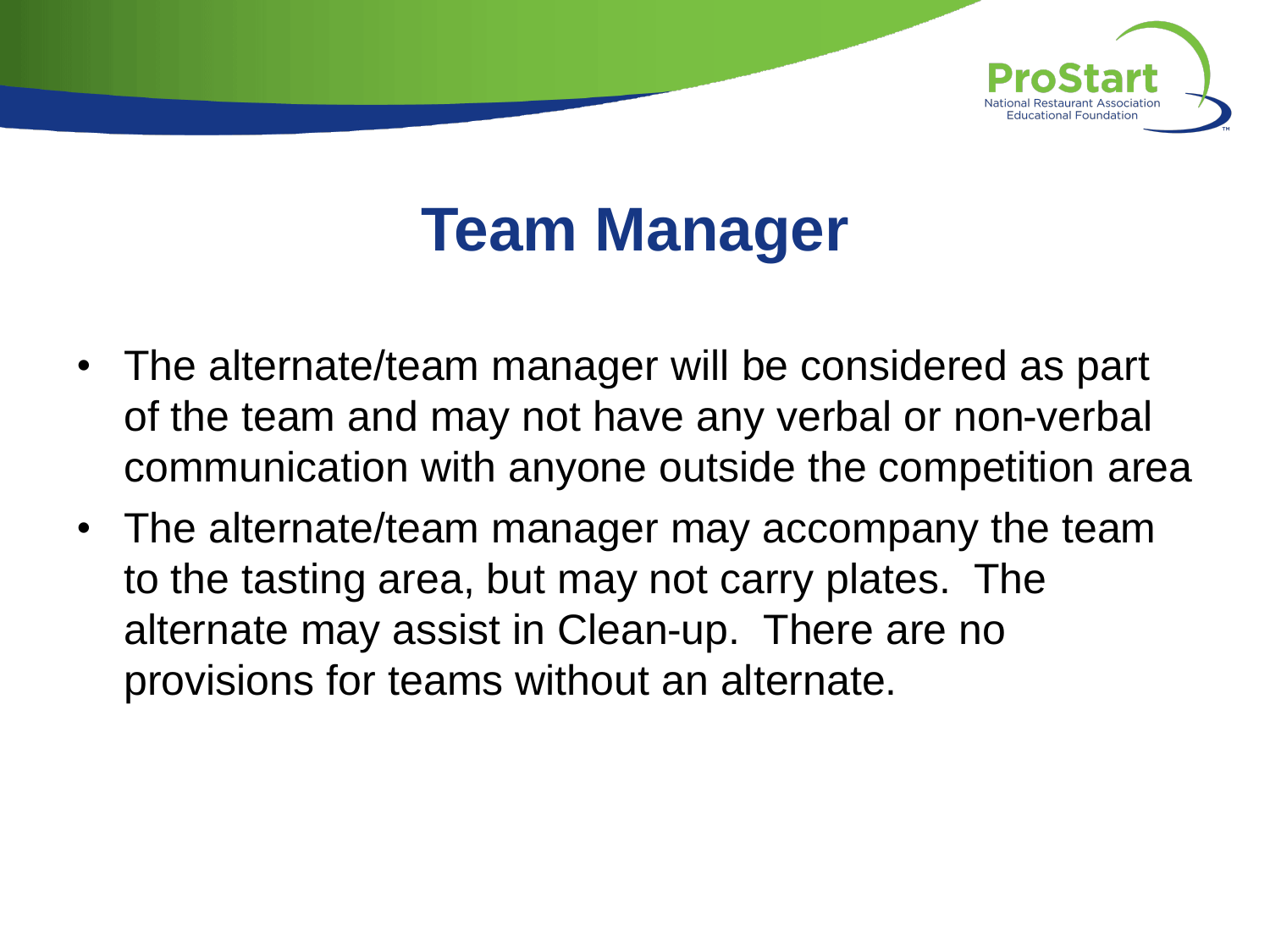

## **Equipment**

- Students will cook on two portable butane burners
- No electric powered equipment is allowed
- Teams will provide all small utensils, cutting board, cookware, gloves and small hand tools
- Cloths for competition and clean up
- One framed presentation menu for display on competition floor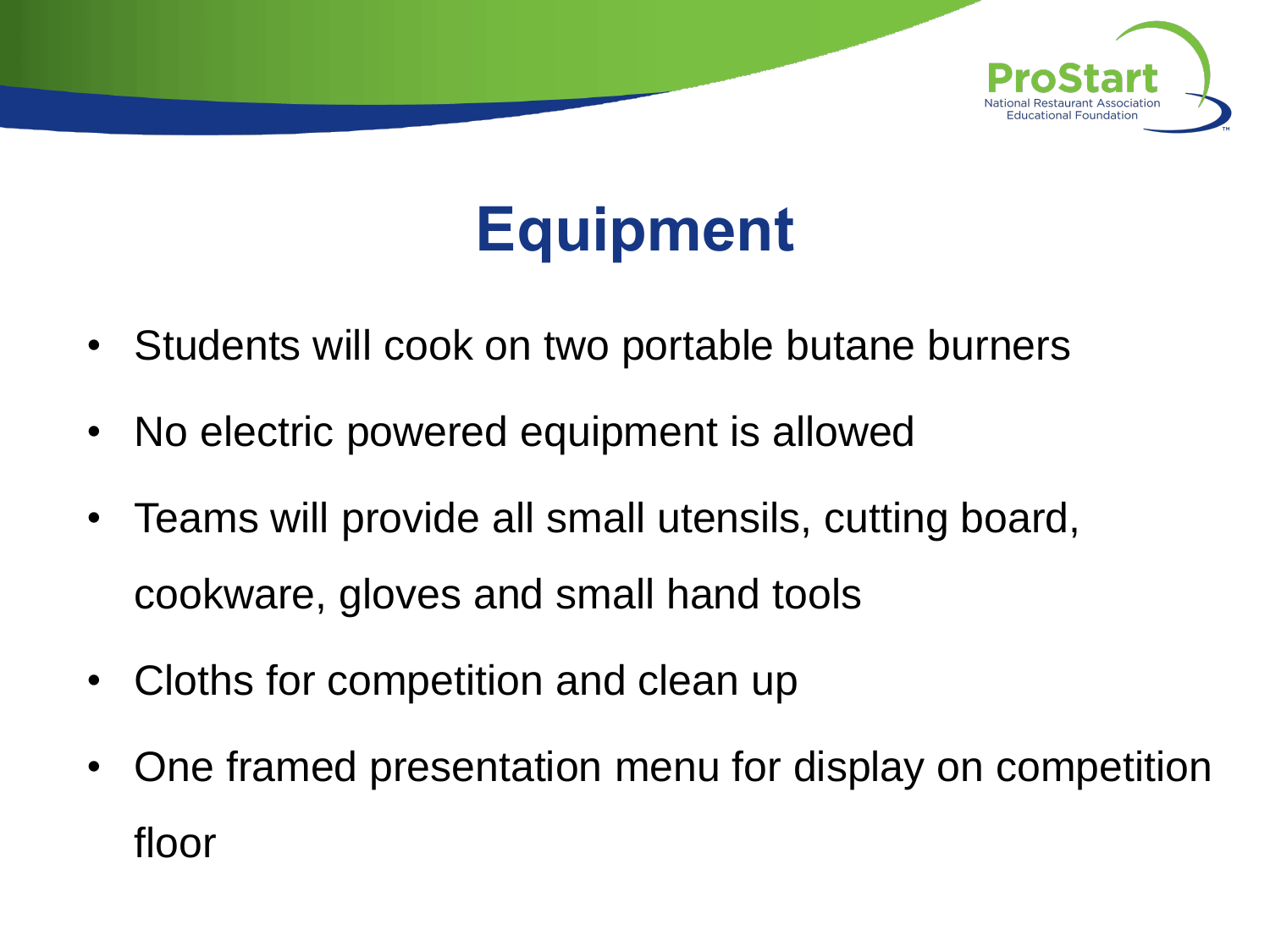



Prepare two (2) identical three course meals, garnished and served appropriately

- Starter- appetizer, salad or soup
- Entrée-
	- Center of the plate item: 4-6 oz suggested
	- Accompaniments such as starch or vegetable: 2-3 oz
	- **Sauce**
- Dessert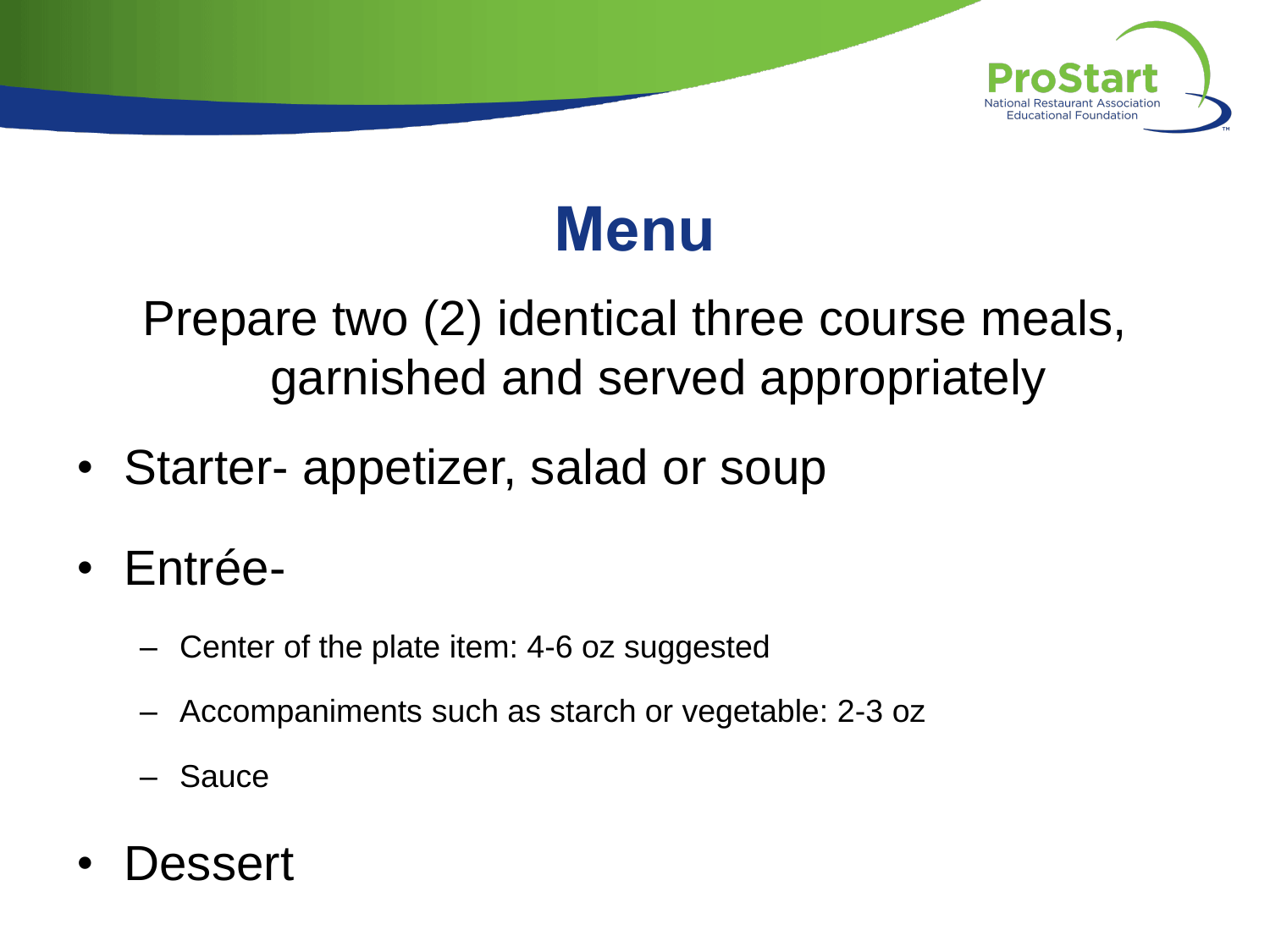

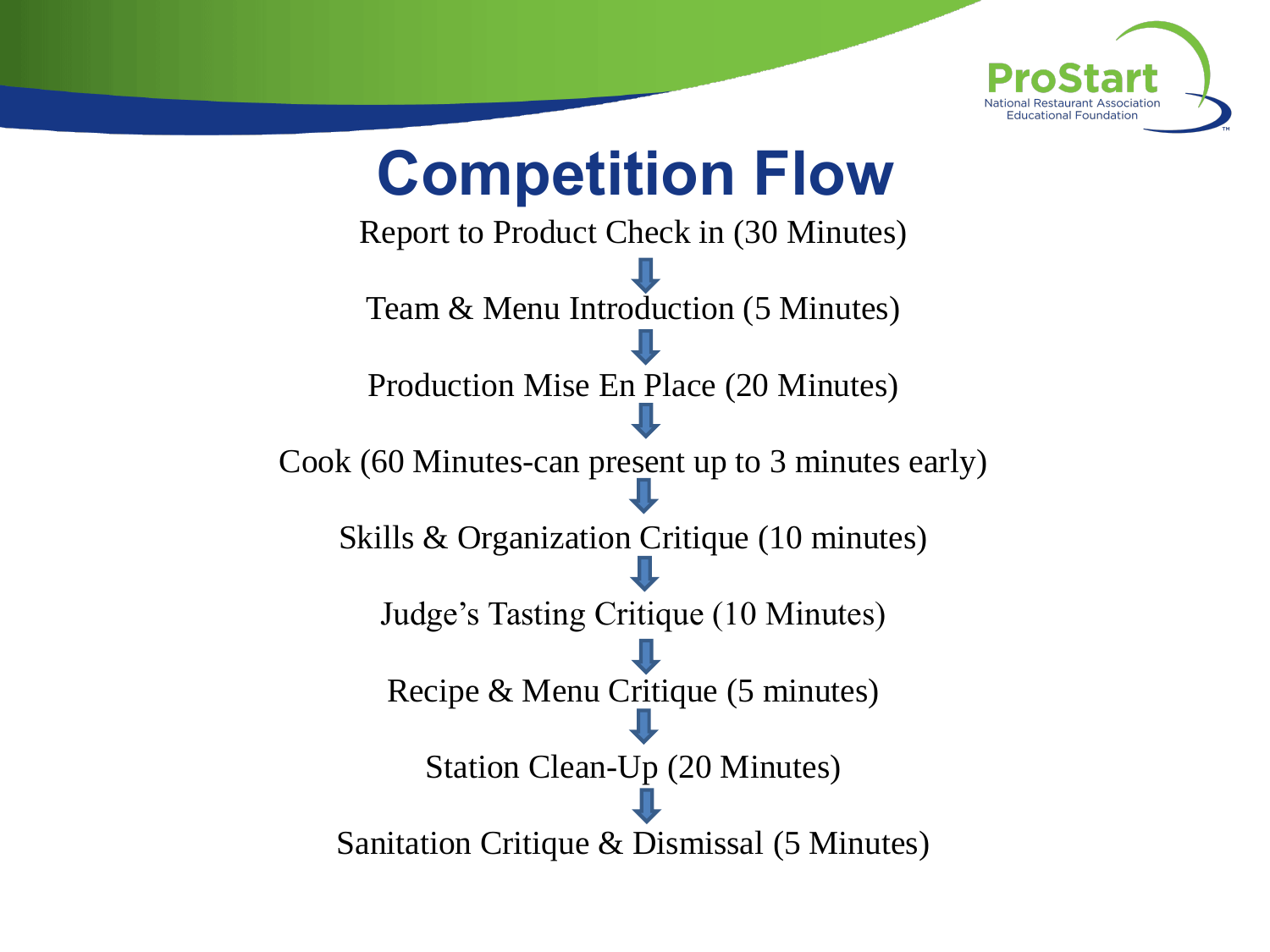

## **Areas of Evaluation**

- Product Check-In
- Knife Skills
- **Proper Cooking Procedures**
- Team Presentation / Work Skills / Organization
- Safety and Sanitation
- Product Taste / Finished Product
- Menu and Recipe Presentation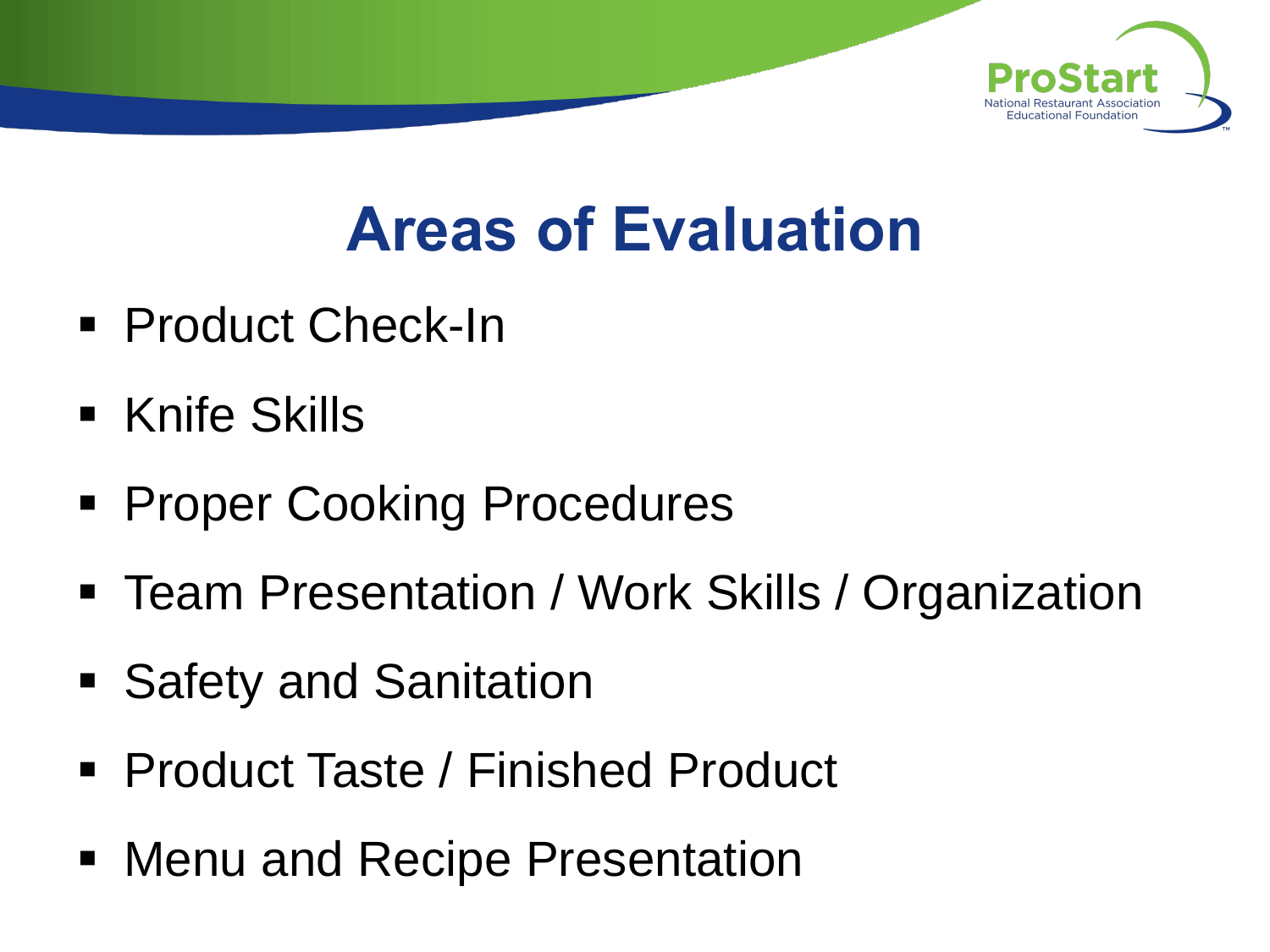

## **Product Check-in**

- Ingredient/packing lists in a plastic sleeve attached inside each cooler or bin
- Proper Temperature
- Check temperature of foods prior to check-in
- Pack items in coolers properly layers and in their original packaging or wrapped properly
- Have a thermometer in your coolers
- Students should be prepared to answer questions
- Uniform & personal hygiene, including handwashing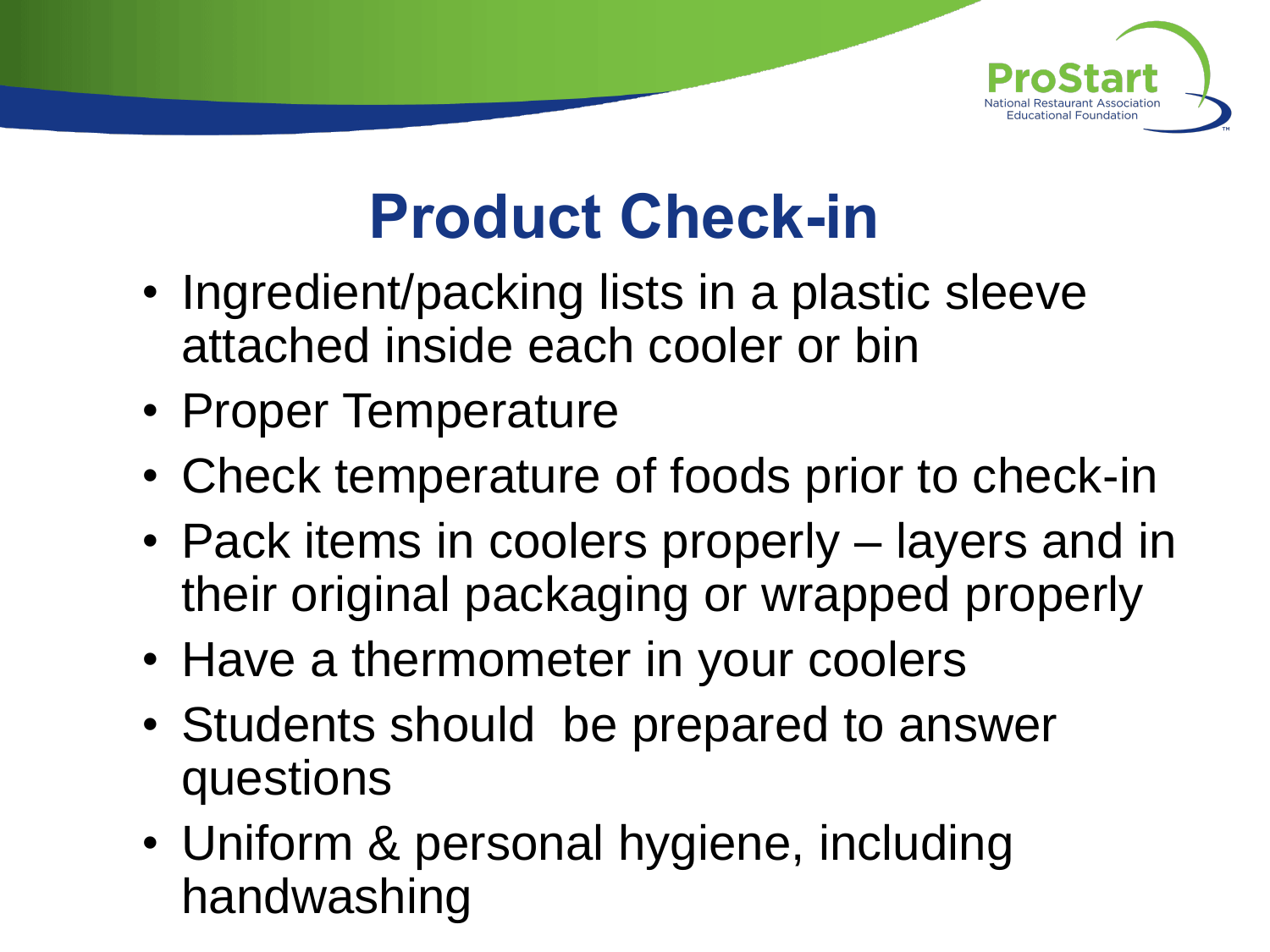

#### **Product Check-in**

- Proper Packaging
- Separate coolers for protein and non-protein if possible
- Label everything using a dark permanent marker
- No leaky packaging
- Delicate items protected
- Teams staying overnight will have access to the kitchen refrigerator the night prior
- Review page 12 regarding permitted ingredients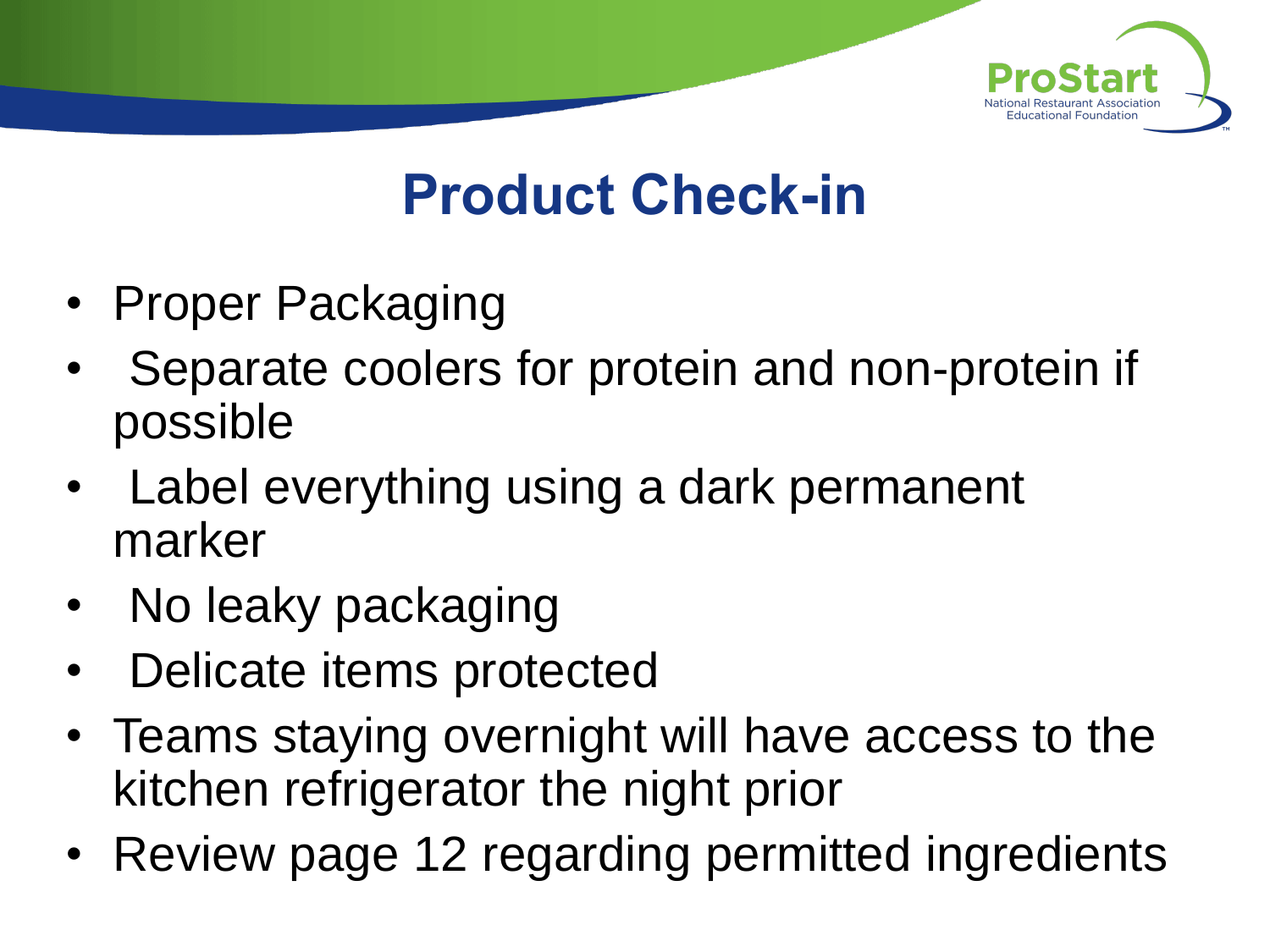

## **Team & Menu Introduction**

- Each team will verbally present their menu to the judges- 5 minutes
- Team should tell what each member will be executing during the competition
- Describe the courses
- Explain design of menu
- Team Manager may full participate during this section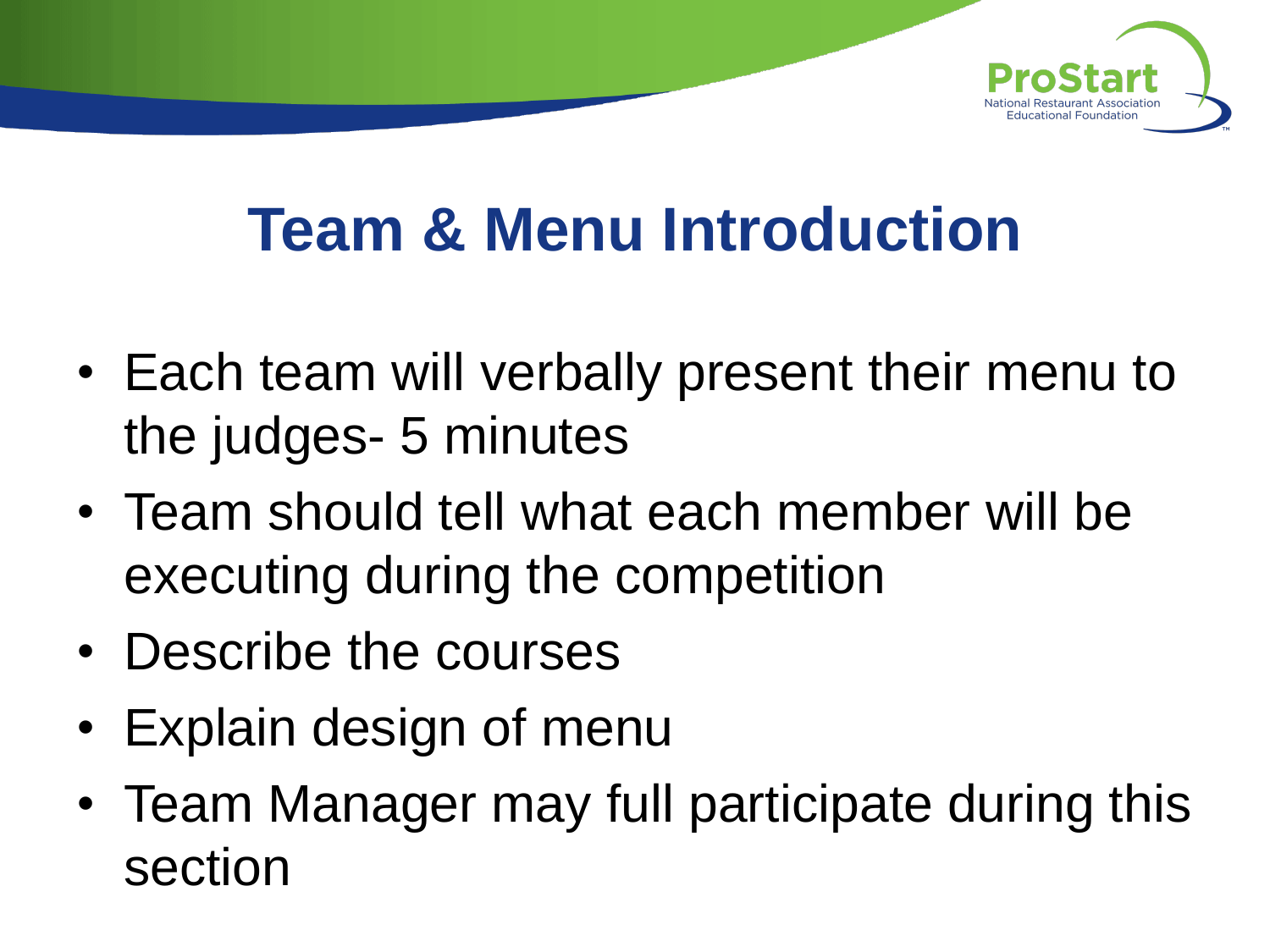

## **Mise en Place**

- Teams have 20 minutes to pre-set their station for meal production
- Allowed
	- Get water & ice from kitchen
	- Obtain sanitizing solution
	- Measure dry and liquid ingredients
	- Wash produce
- Not Allowed
	- Heat water/liquid
	- Marinate food
	- Perform any knife work
	- Marinate food or cook any items
	- Mix any ingredients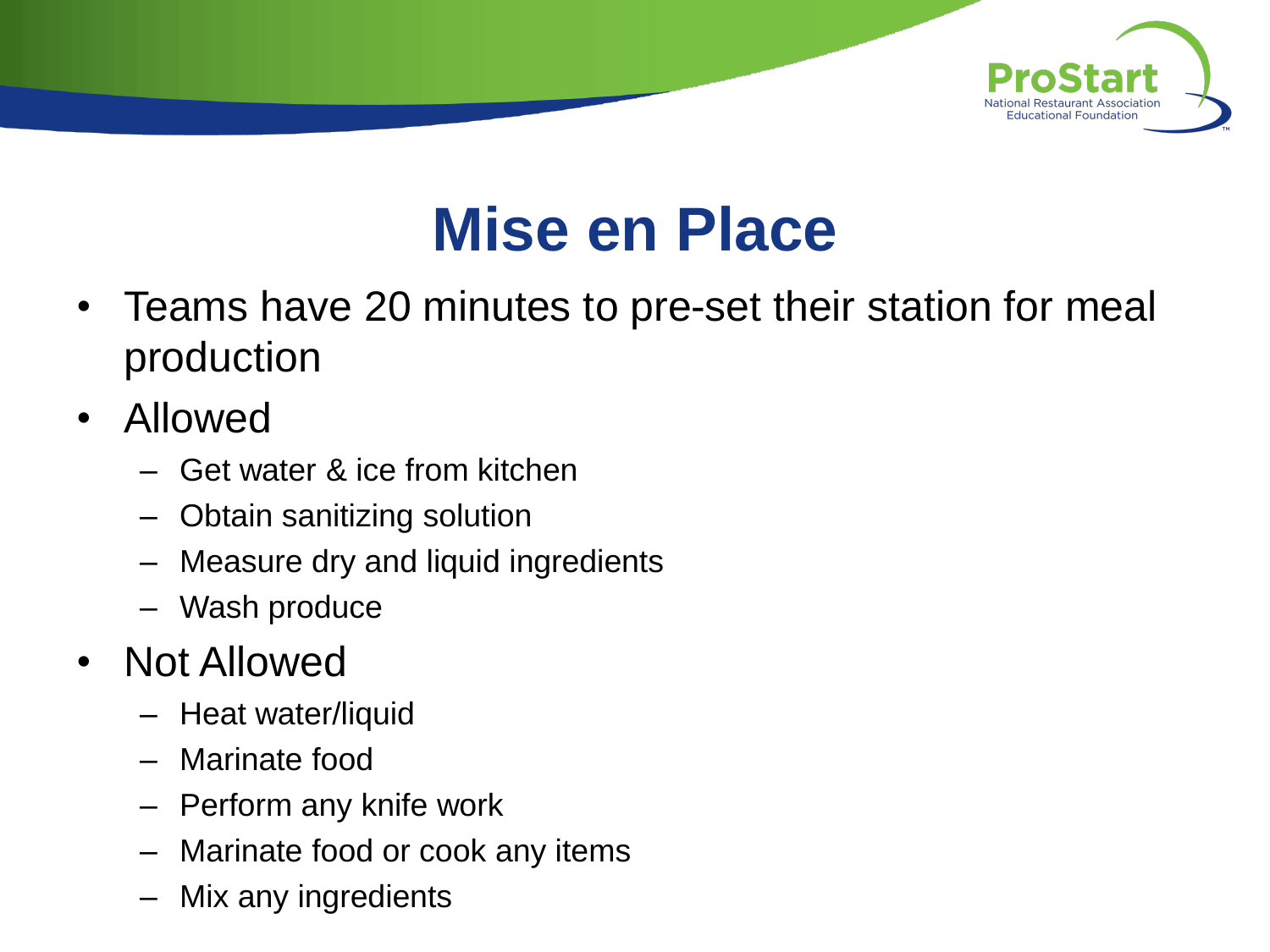

## **Knife Skills**

*Teams must demonstrate four of the eleven available cuts during cooking competition time.*

- Rondelle ( $\frac{1}{4}$ " thick discs)
- Diagonal ( ¼" thick ovals)
- Batonnet (  $\frac{1}{4}$ " x  $\frac{1}{4}$ " x 2")
- Julienne (1/8" x 1/8 "x 2")
- Large Dice  $(\frac{3}{4}$ " x  $\frac{3}{4}$ " x  $\frac{3}{4}$ ")
- Medium Dice  $(\frac{1}{2}$ " x  $\frac{1}{2}$ " x  $\frac{1}{2}$ ")
- Small Dice (  $\frac{1}{4}$ " x  $\frac{1}{4}$ " x  $\frac{1}{4}$ ")
- Brunoise (1/8"x 1/8"x 1/8")
	- Paysanne (  $\frac{1}{2}$ " x  $\frac{1}{2}$ " x 1/8")
- Chiffonade
- Tourne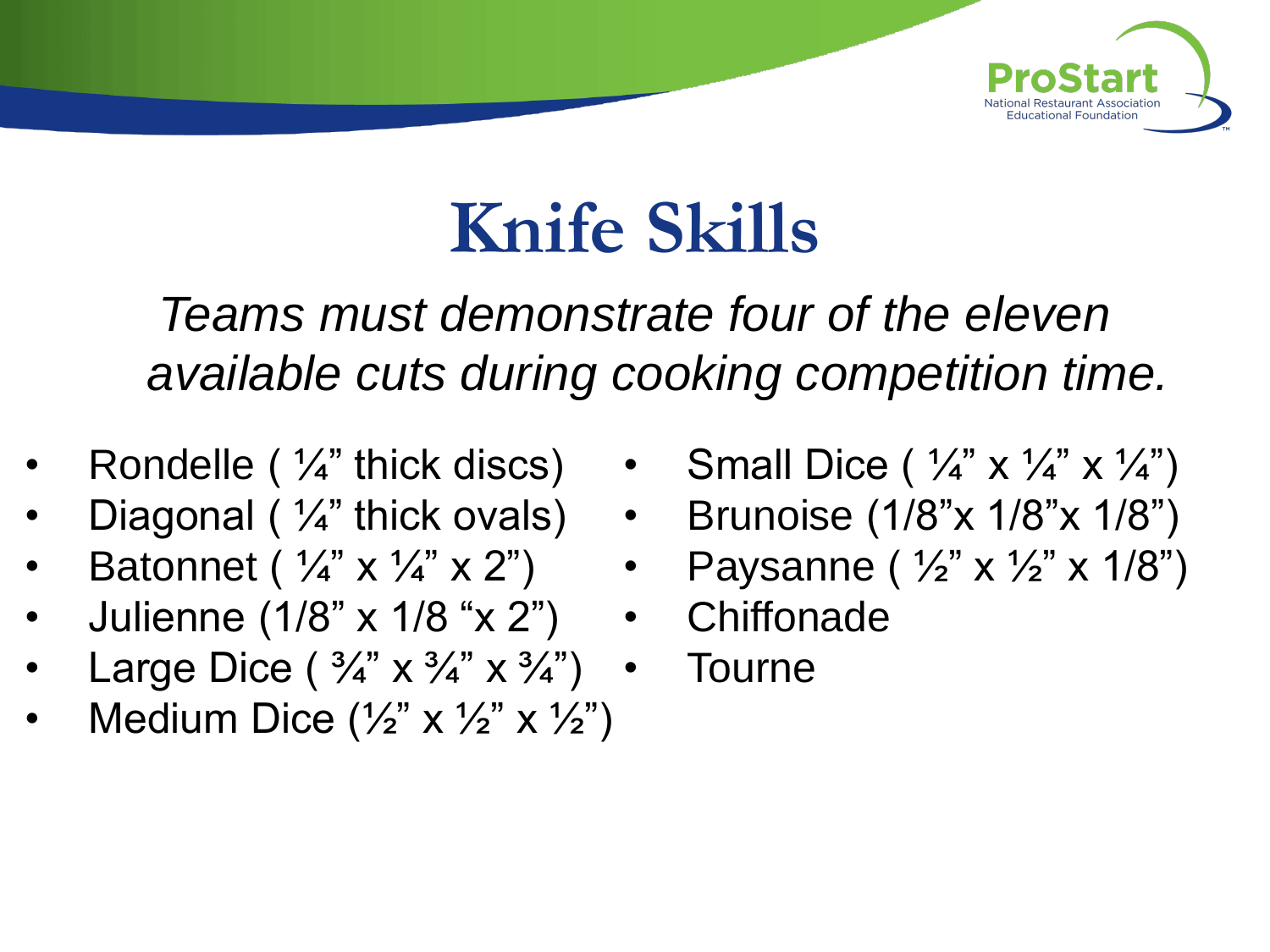

## **Knife Skills**

- Four cuts are to be distributed evenly to team members (see pg14)
- Complete knife skills form for judges (pg22)
- Make sure your knives are sharp
- Minimize waste; Consistency of cuts
- Match the cuts to the skill level of your team
- Knife cuts must be demonstrated on fruits, vegetables, and herbs only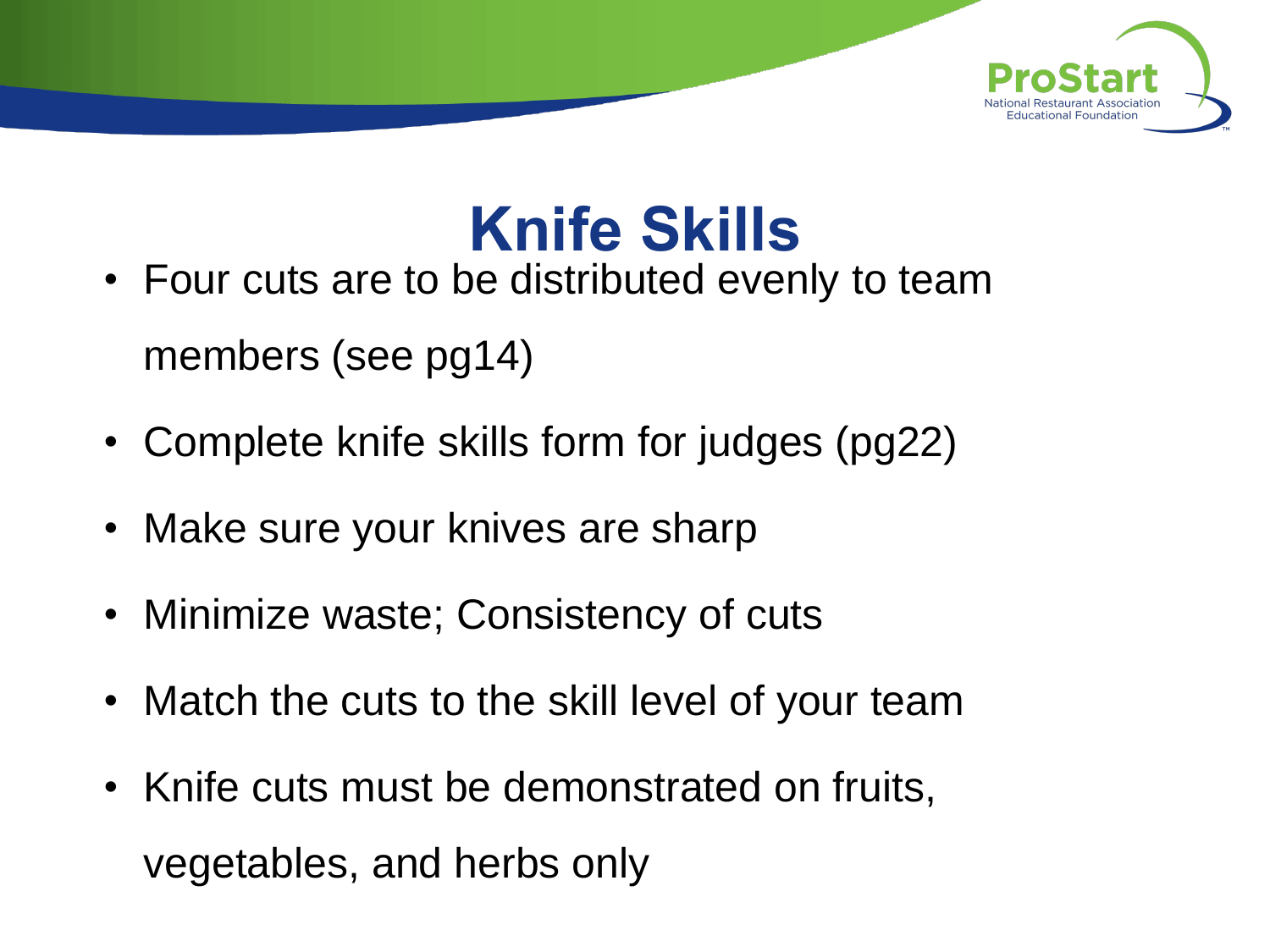

- Clean and pressed uniforms
- Teams uniforms must be identical. Look and perform as a team
- Proper shoes-Closed toe, non slip
- Restrain hair
- Leave the jewelry at home!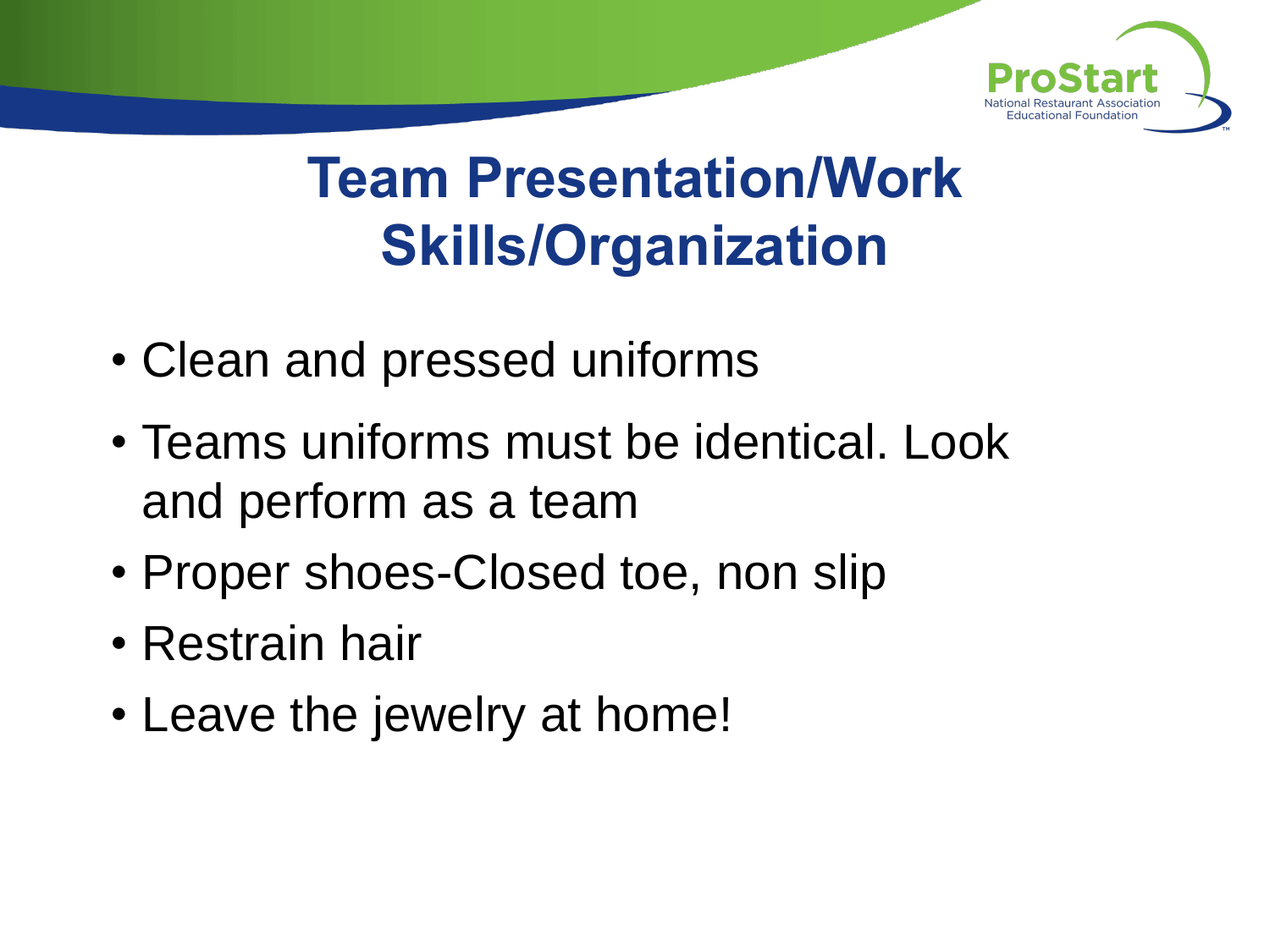

- Have a team plan
- Master skills required for individual tasks
- Have everyone contribute and work
- Communicate!
- Be and act like professionals
- Practice and perform proper time management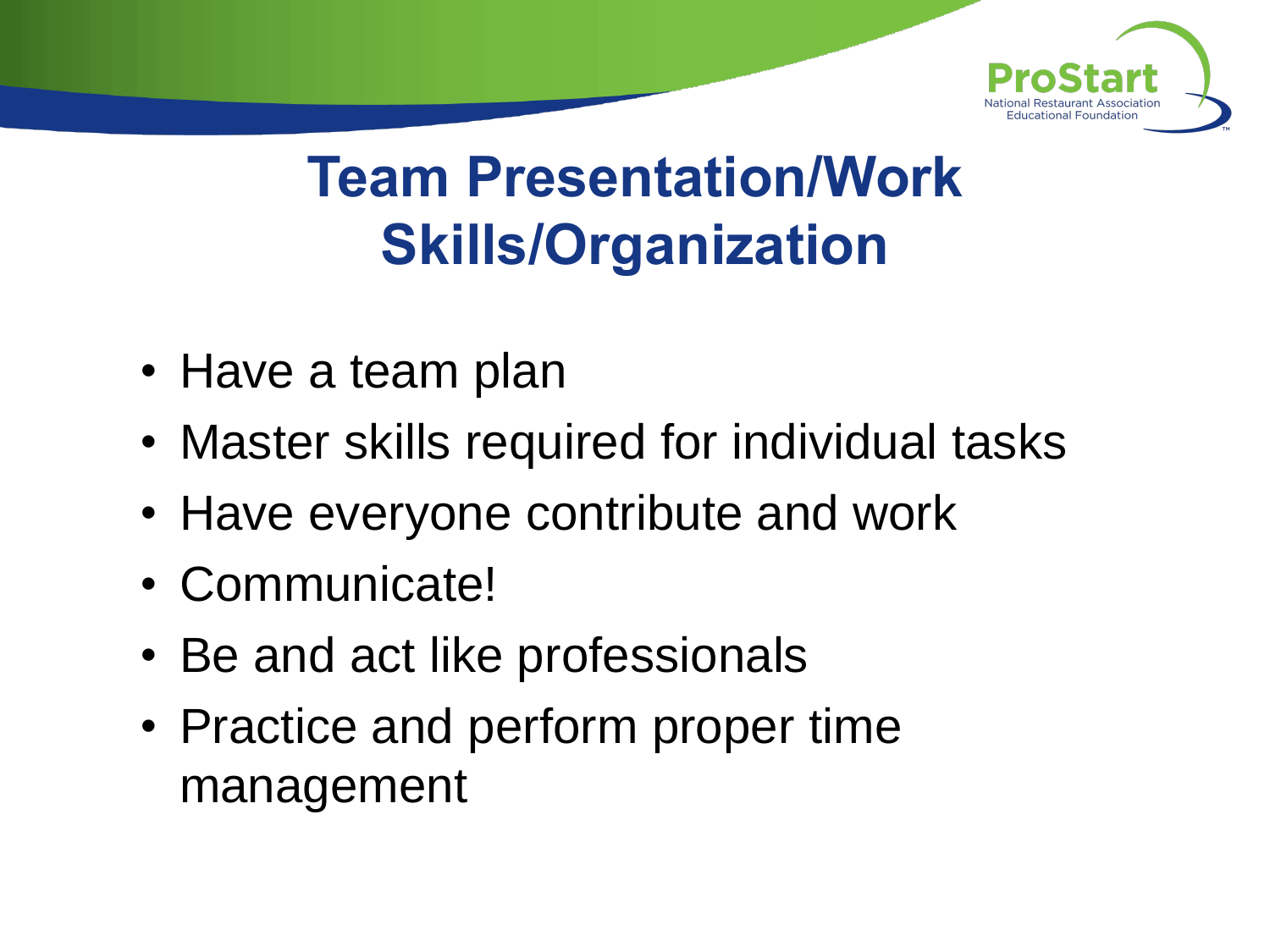

- Use appropriate method for product
- Employ at least two of the required technique *Poach, Shallow Poach, Braise, Pan Fry, Steam, and Sauté*
- Use proper amount of product
- Have a plan for all waste and extra product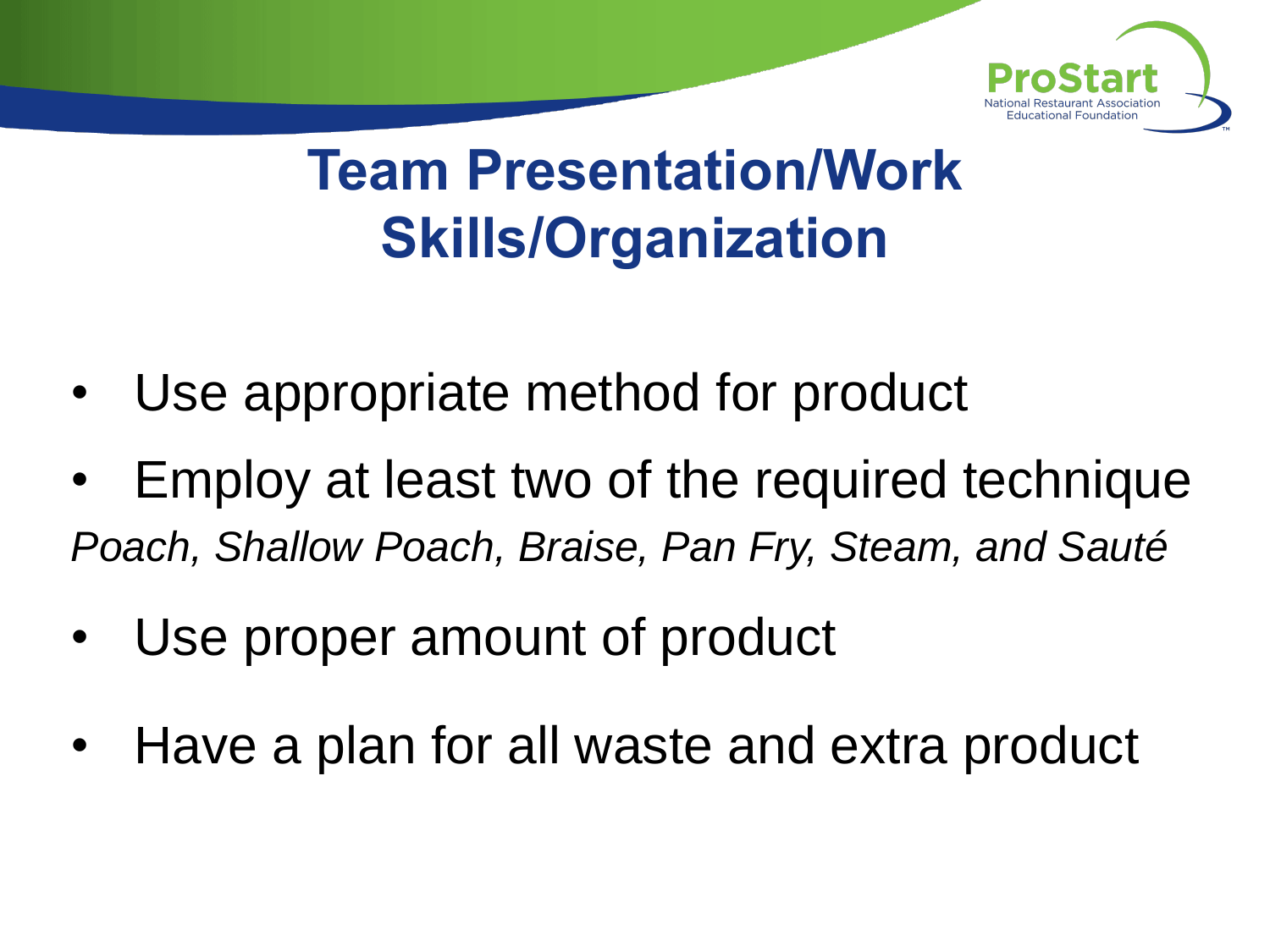

- Use commercial quality cookware and equipment whenever possible
- Use proper size pan for task
- Use pans and other vessels appropriately
- Use proper tools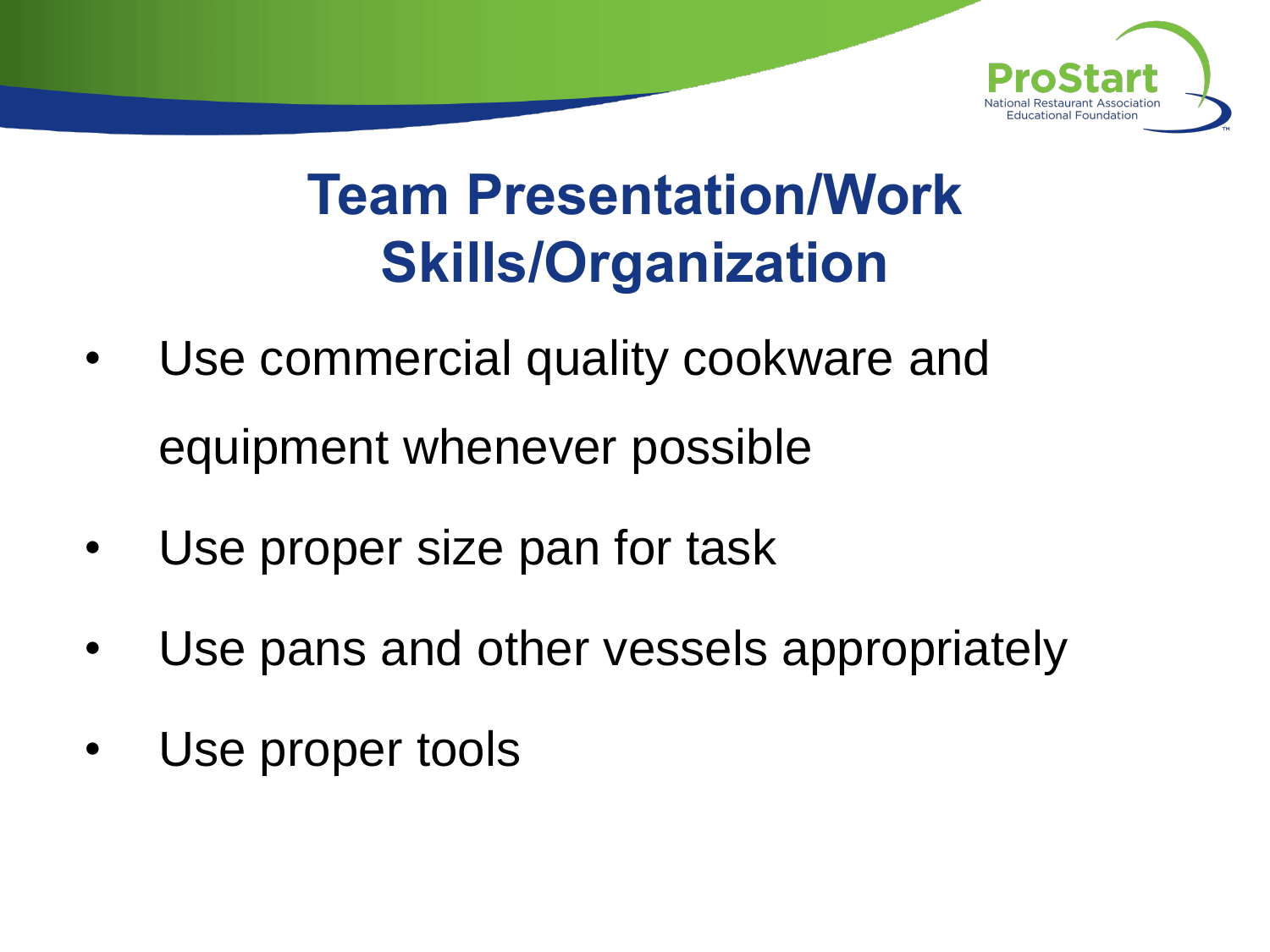

## **Safety and Sanitation**

- Practice proper personal hygiene
- Handle knives safely
- Be conscious of open flames
- Keep station clean
- Ensure sanitation solution is at proper strength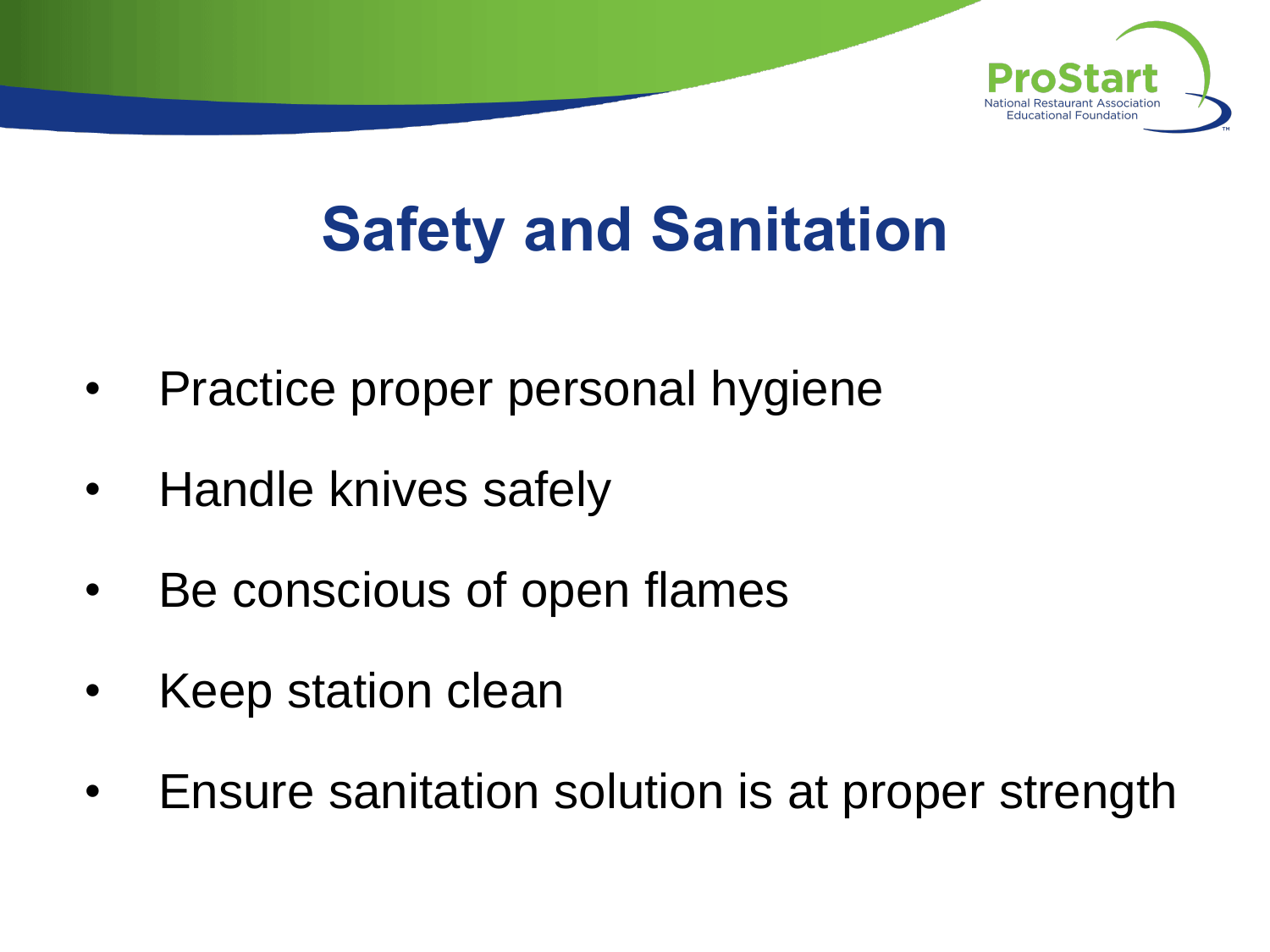

## **Safety and Sanitation**

- Demonstrate proper glove use
- Control temperature at all times
- Store food properly throughout competition
- Be aware of cross contamination
- Don't let food safety lapse at plating time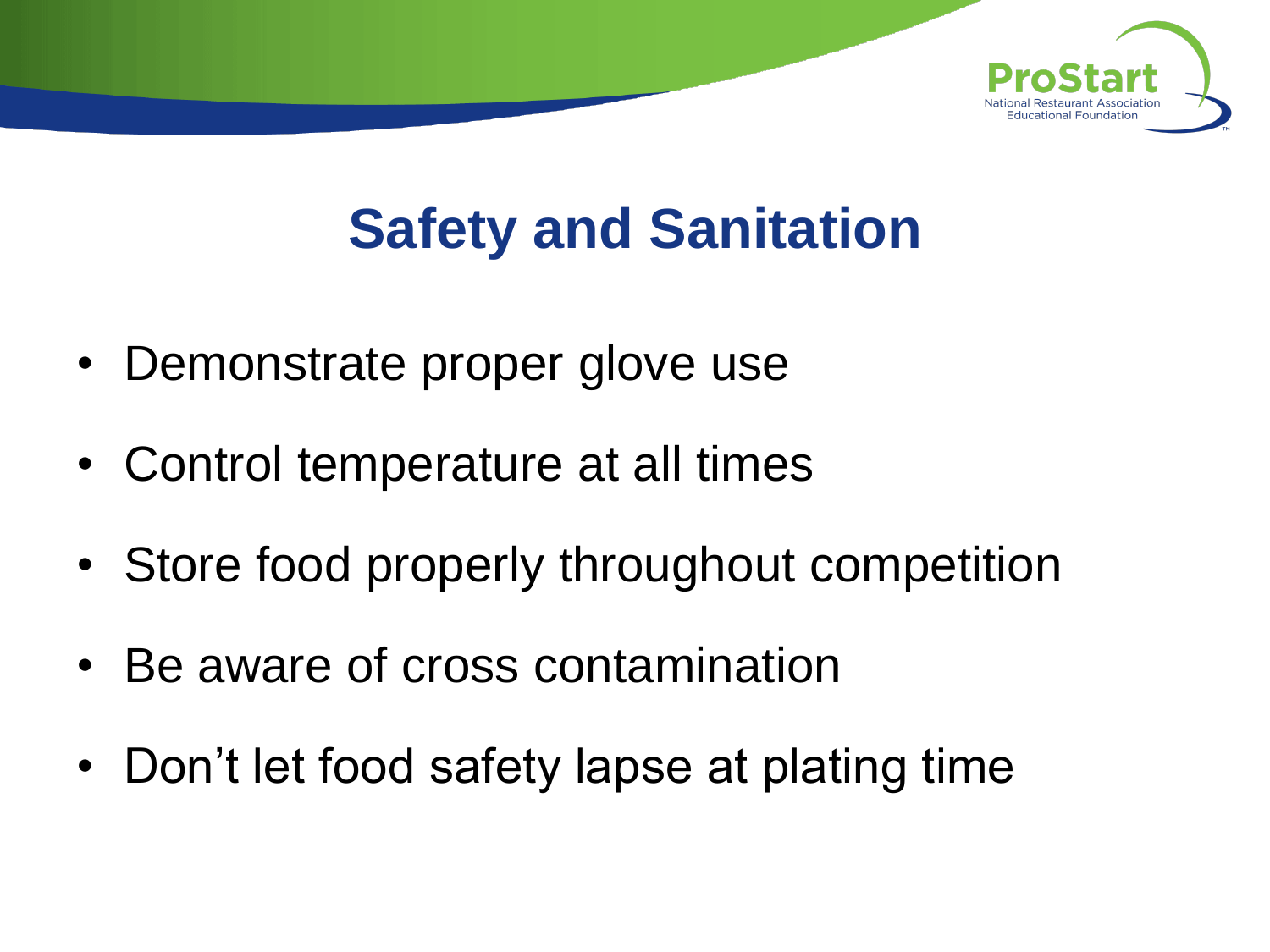

#### **Safety and Sanitation**

### Keep station clean Leave it clean for the next team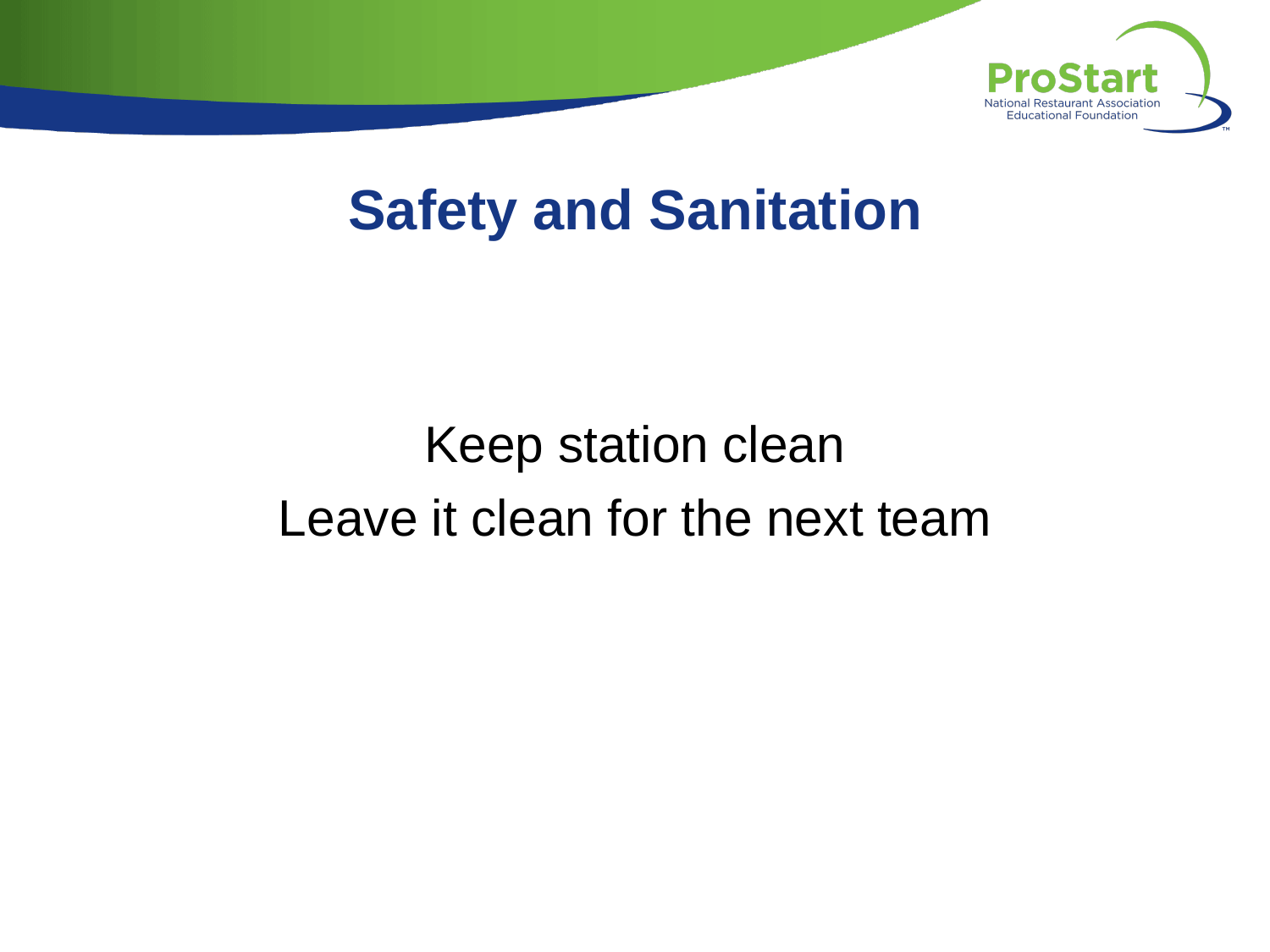

### **Product Taste**

- Keep it simple
- Taste, Taste, Taste
- Choose seasonal items if possible
- Ensure product is readily available
- Use the freshest ingredients possible
- Match cooking techniques to the dish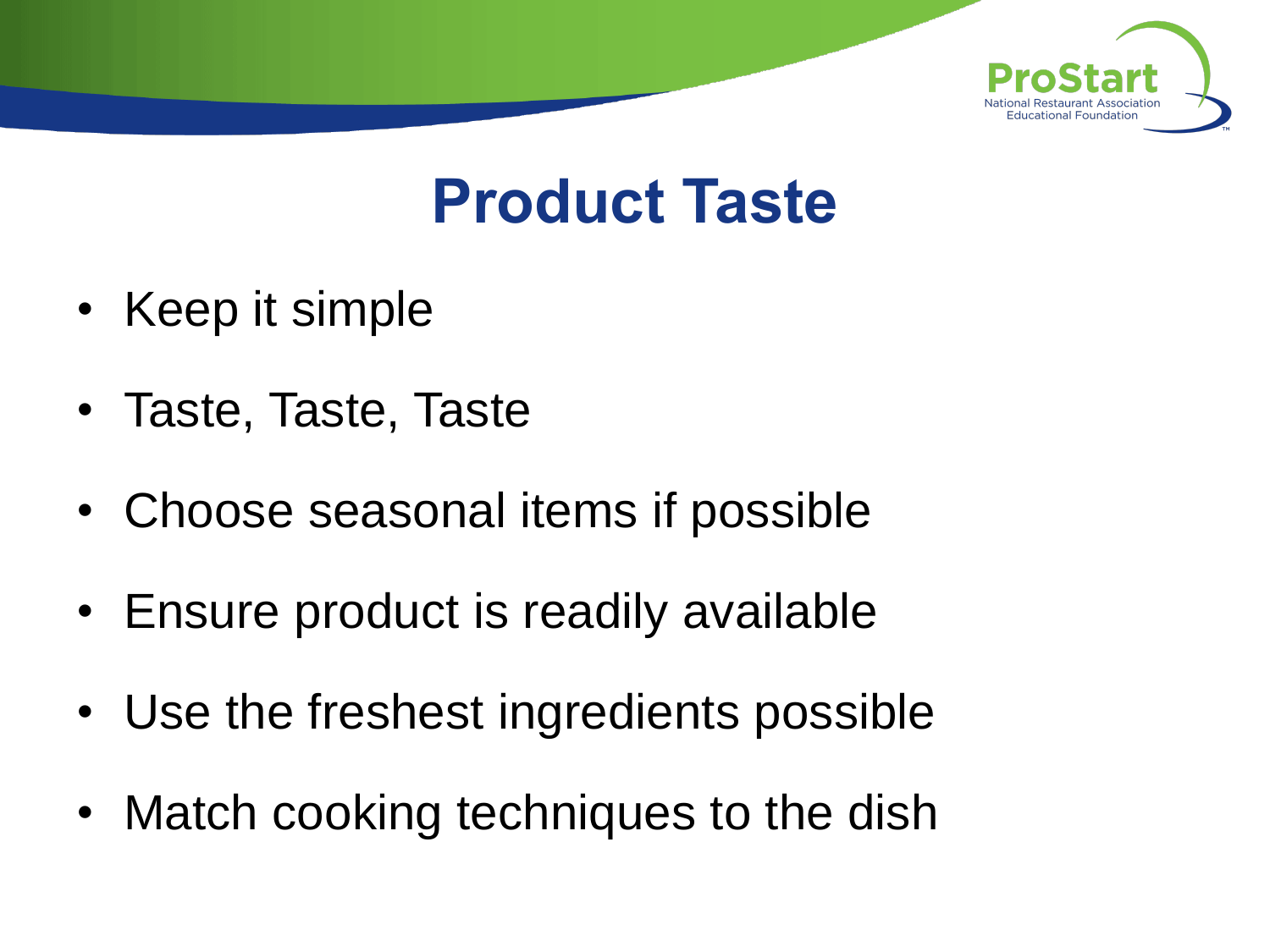

## **Product Taste**

- Fundamentals properly executed will shine
- The students should drive the menu
- Consult with a mentor
- Match menu items to skill level of the team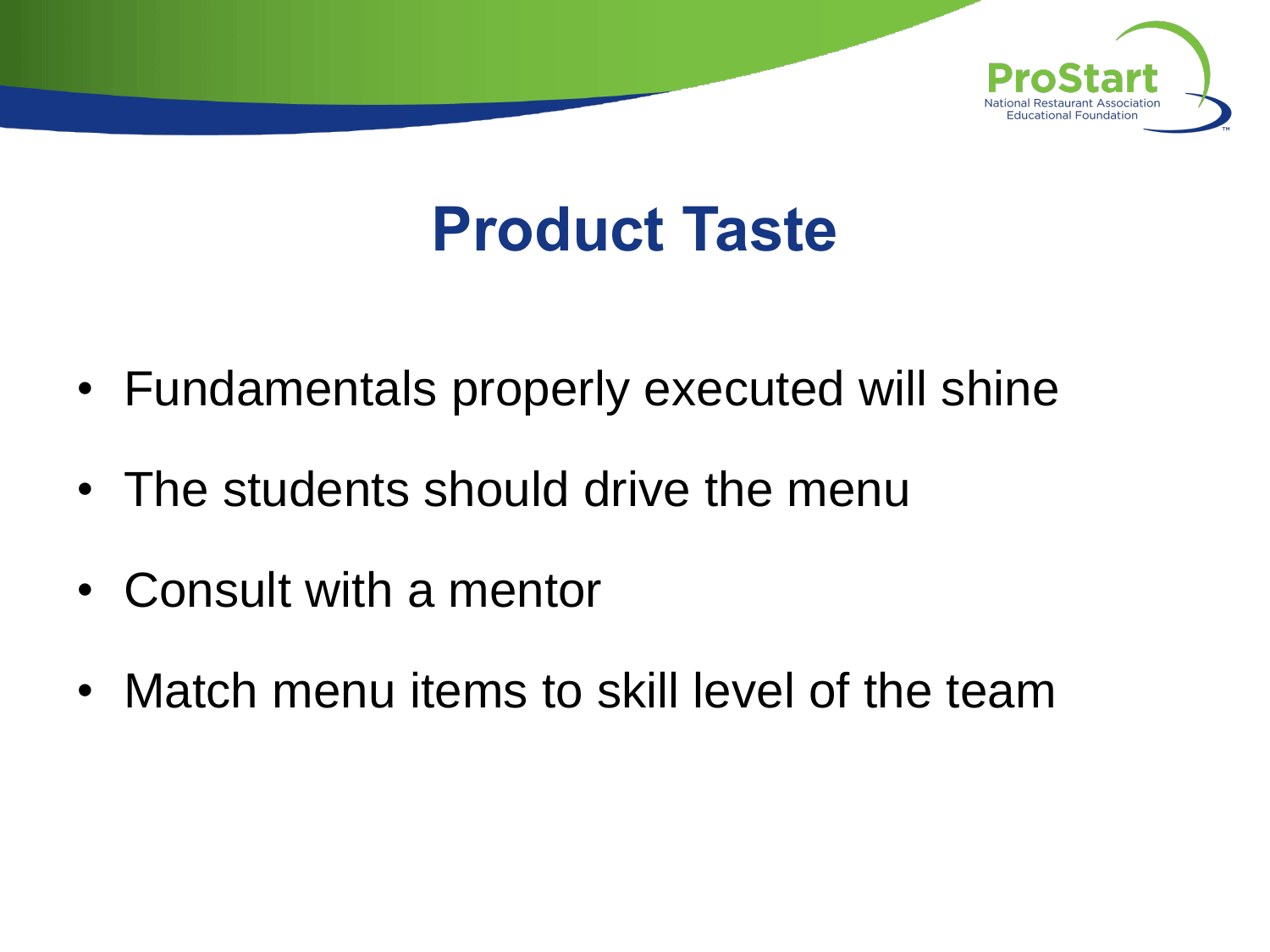

## **Finished Plates**

- Be creative within reason
- Master techniques
- Don't try something you are not comfortable doing
- Show the judges what you know, be ready to answer questions
- Scratch cooking whenever possible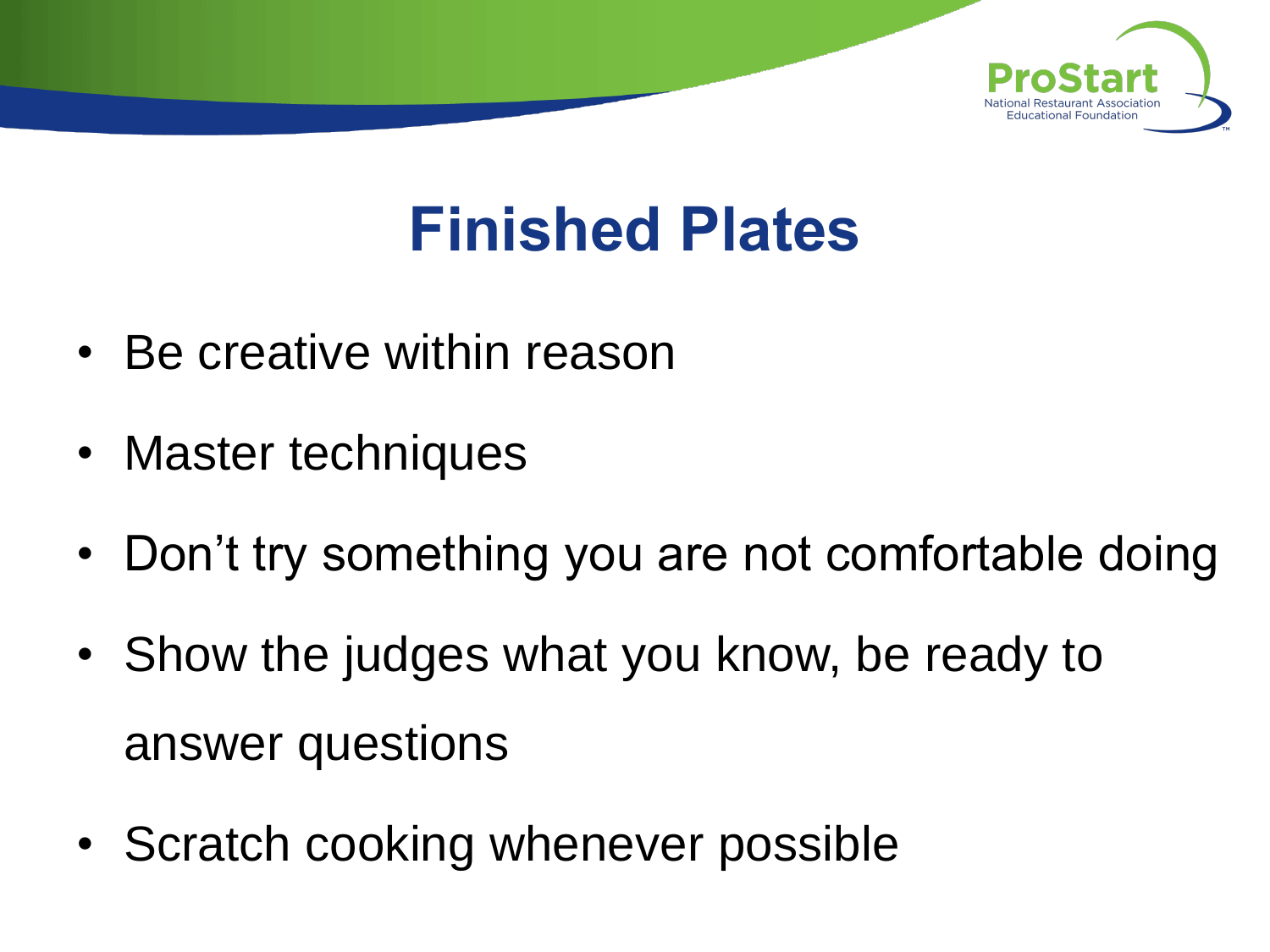

## **Finished Plates**

- Use a variety of colors, shapes and textures
- Keep it simple
- Use correct portion size
- Use appropriate plate, bowl, etc.
- Pick plates will be evaluated for tasting versus display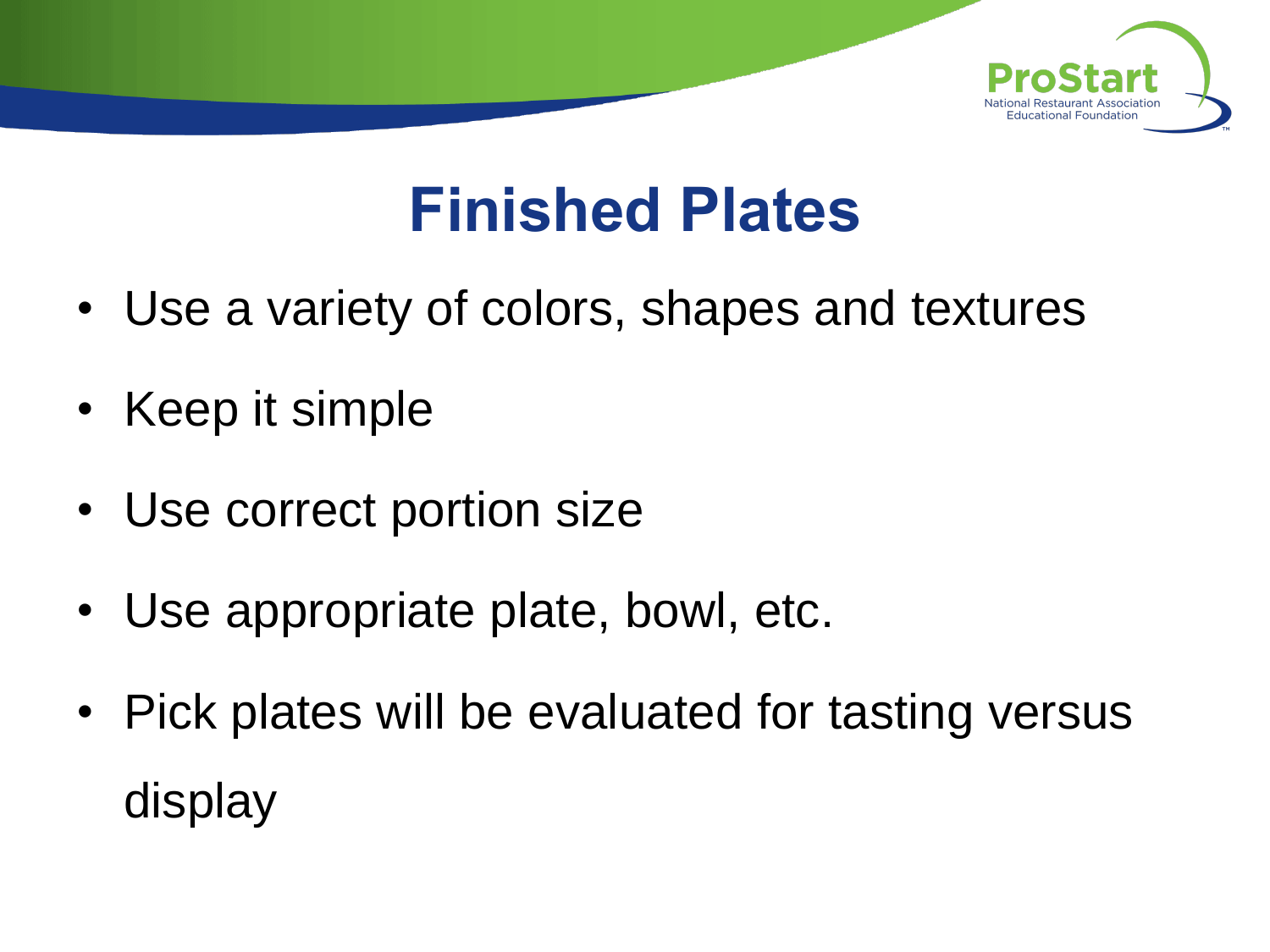

## **Menu and Recipe Presentation**

- Five (5) softbound folders with school name to be turned in at product check in
- Make sure it's typewritten (Deliverables- Exh B)
- Use the provided templates (pgs 19-21)
- Check your math and spelling **many** times
- Have costs within guidelines
- List all sources and acknowledge contributors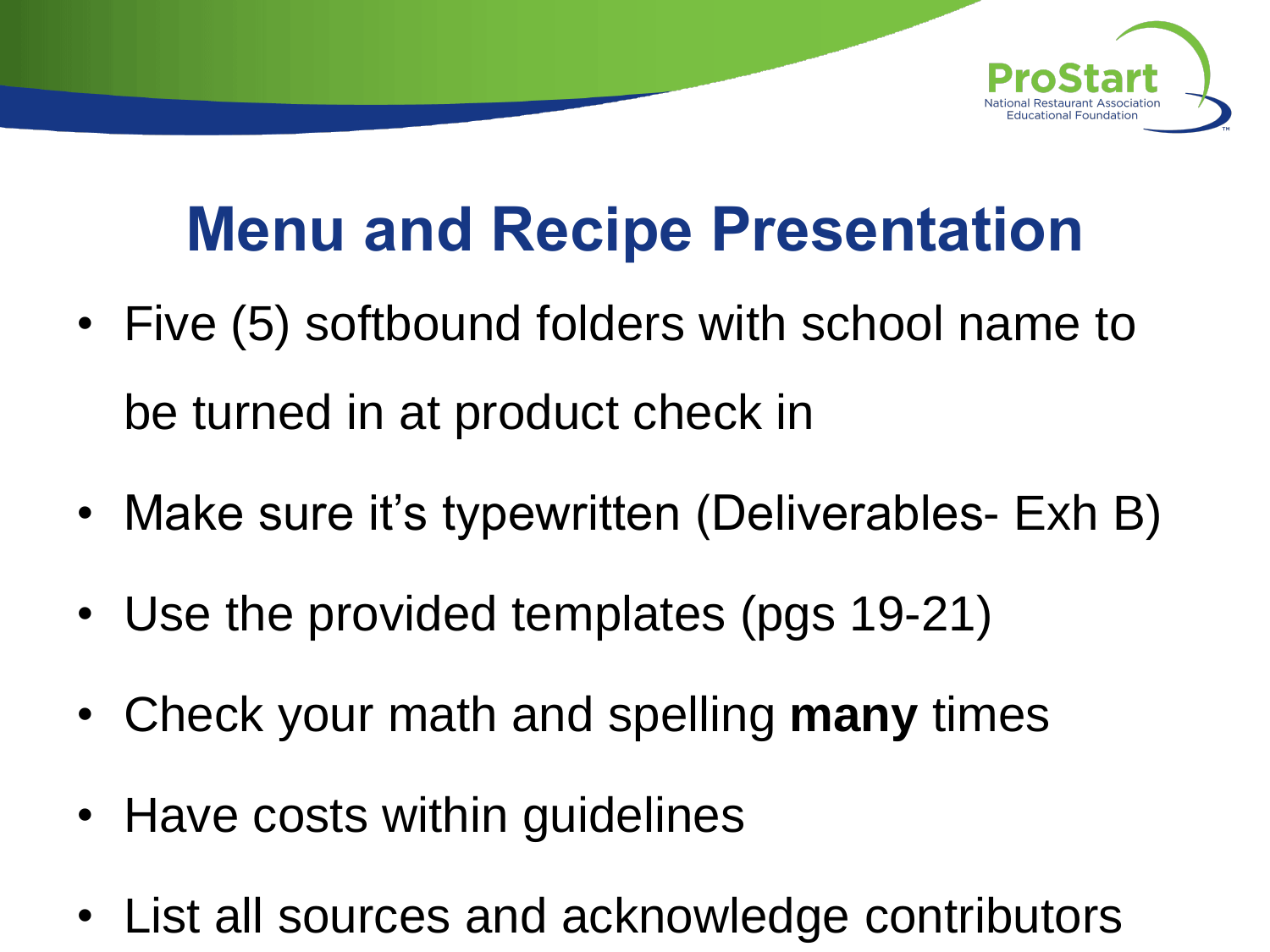

## **Penalties and Disqualification**

#### **Most common issues**

- Team received any type of coaching during the event  $=$  DQ
- Station left in unsanitary manner **3** pts
- Finishing late  $\frac{1}{4}$  point per 15 seconds.  $\frac{1}{4}$ -10 pts After 10 minutes team is disqualified
- Team used pre-prepared ingredient Team used pre-
- Team did not use knife cuts in final plate presentations 2pts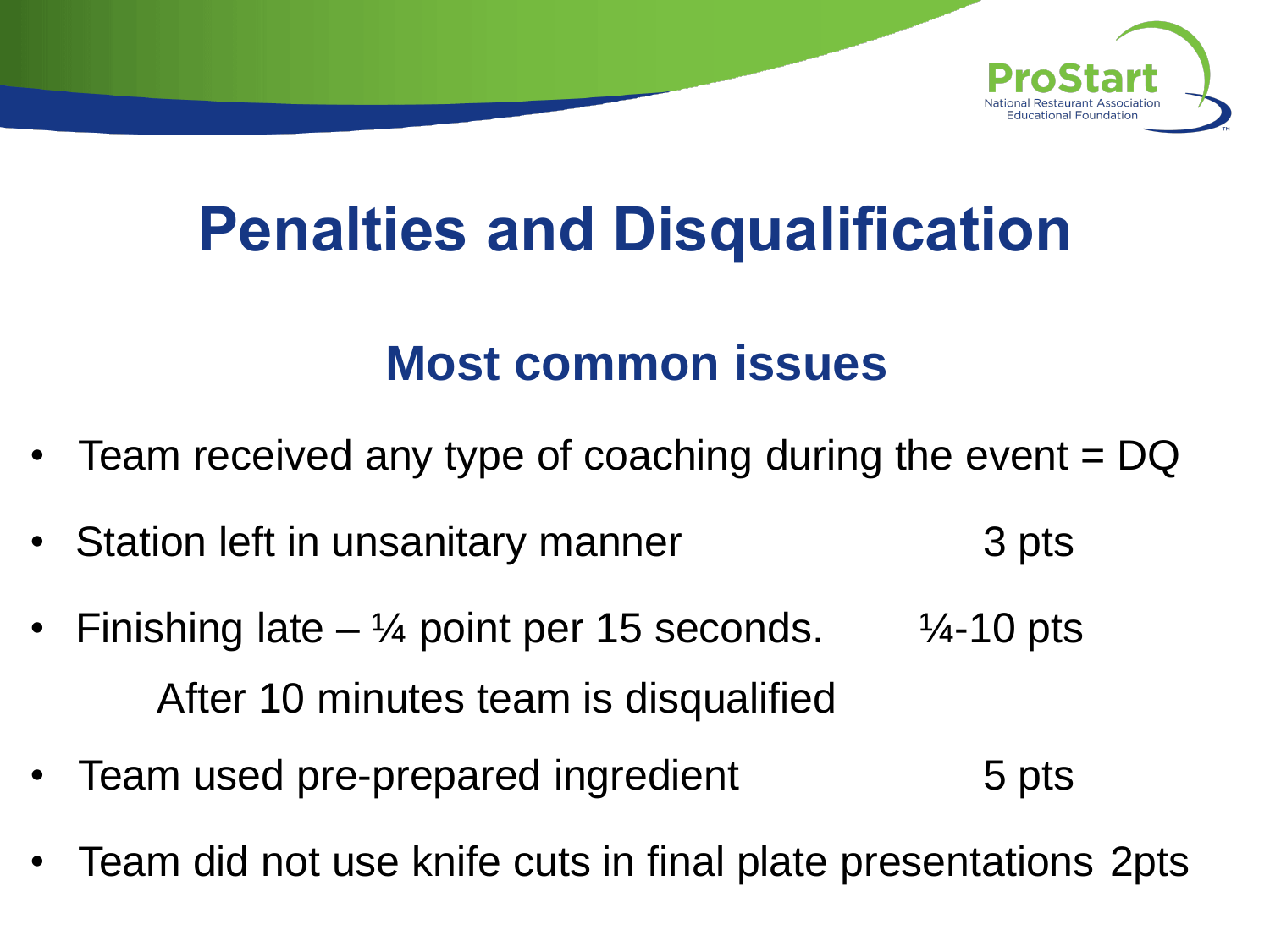

## **Top 5 Mistakes Teams Make**

- 1. Lack of Practice
- 2. Menu Not Appropriate for Skill Level
- 3. Improper Time Management
- 4. Lack of Basic Understanding of Food
- 5. Lack of familiarity with Format and Pressures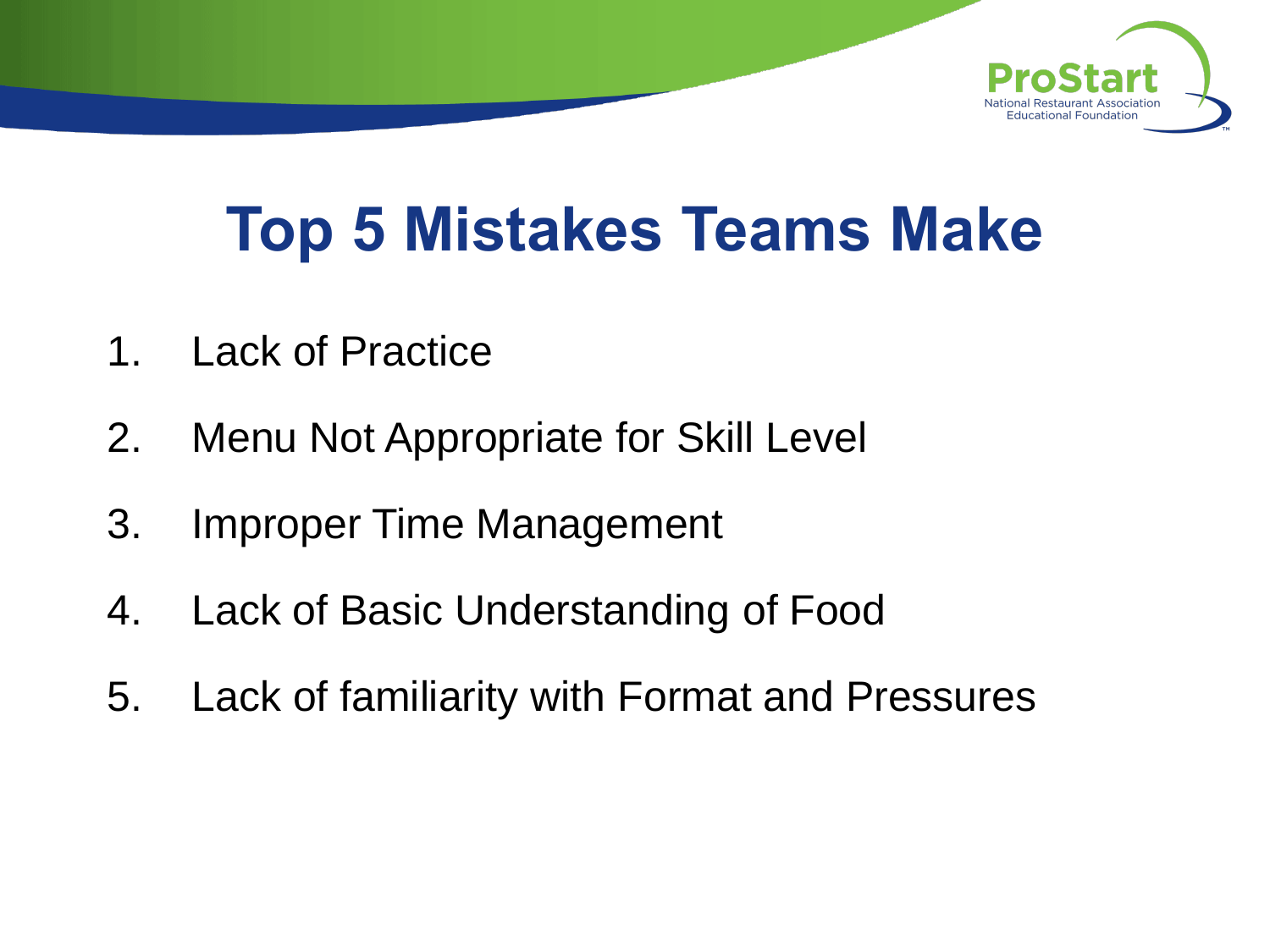

## **Top 10 Things Winning Teams Have Done**

- 1. Practice Time Management
- 2. Videotape Practice Sessions
- 3. External Evaluation of Practice Session Performance
- 4. Practice Simulates Competition Conditions
- 5. Perfect Fundamental Skills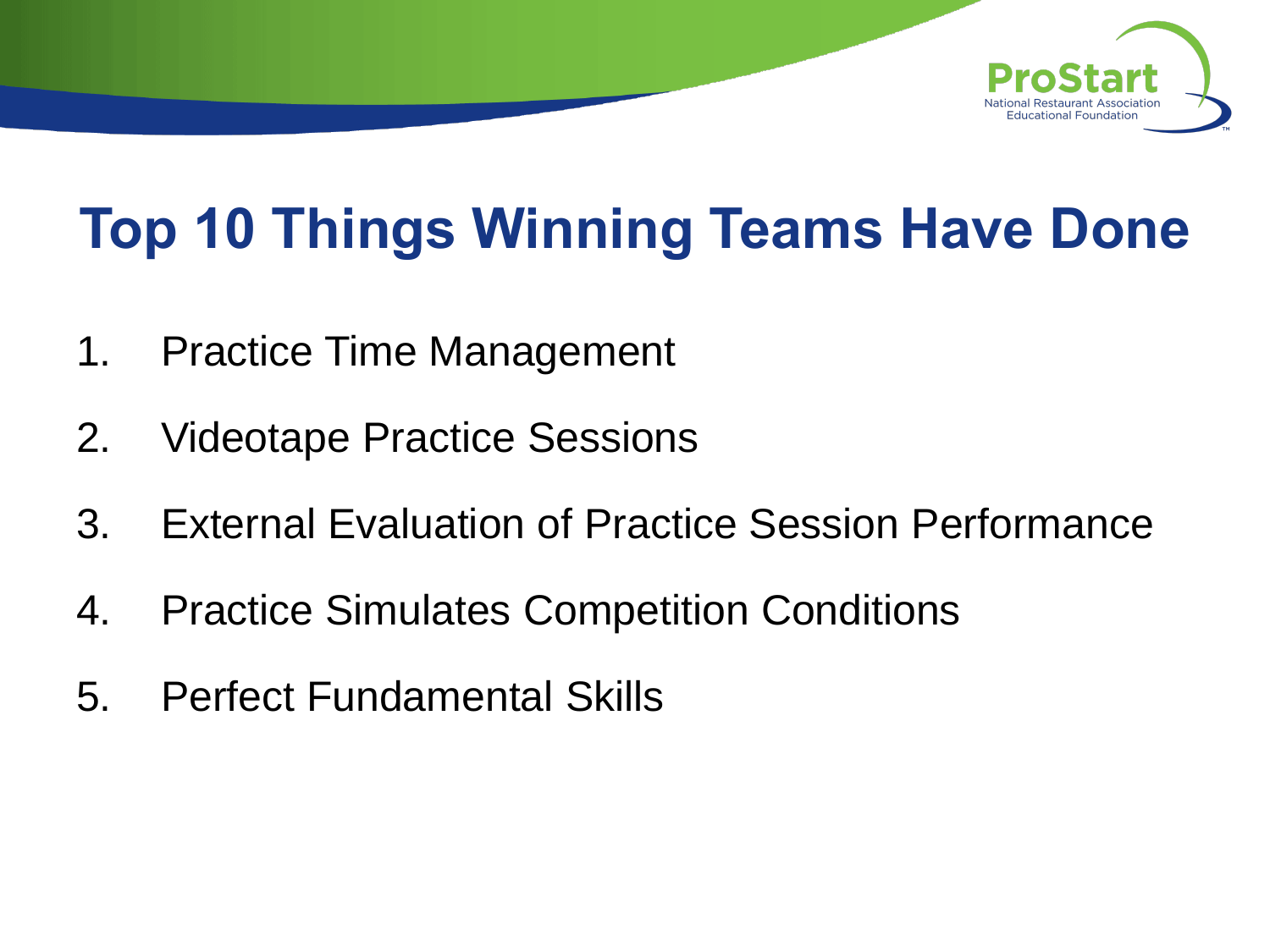

## **Top 10 Things Winning Teams Have Done**

- 6. Don't Overreach on Skill Level
- 7. Cross Train Team Members
- 8. Team Cohesiveness Sense of Mission
- 9. Concentrate on Skills and Flavor
- 10. Purchase Freshest Ingredients Possible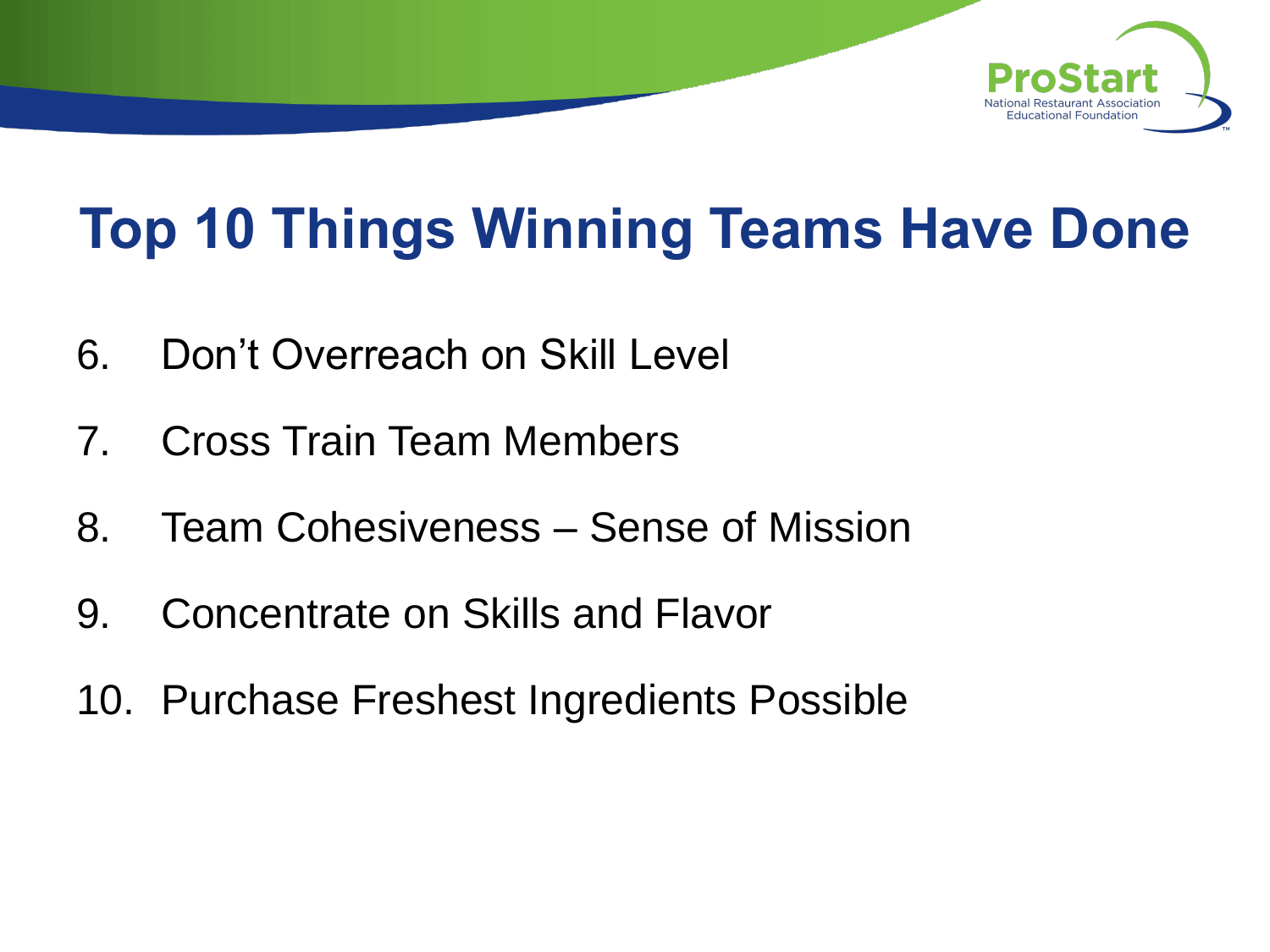

#### **Good Luck to All**